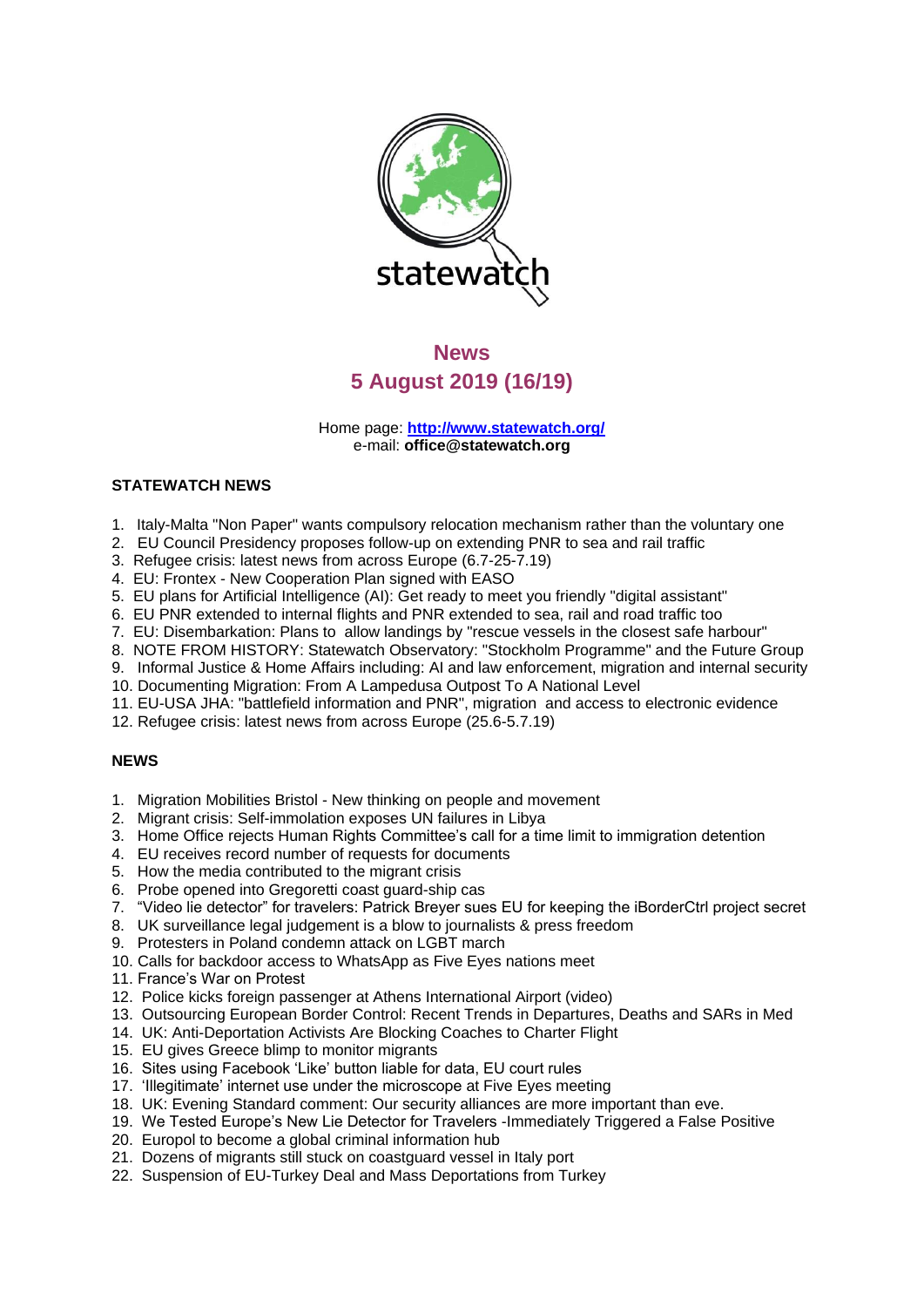- 23. Five Eyes in the Library of Babel
- 24. 150 feared dead as boats capsize off Libya 137 people were rescued and returned to Libya
- 25. GREECE: Refugees wanted to be heard, so they started the Migratory Birds newspaper
- 26. EU takes Hungary to court over 'Stop Soros' migrant law
- 27. EU Indirectly Confirms UK Is Taking "Practical Steps" After Illegal Copying of SIS Data
- 28. Italy receives more asylum seekers from Germany than from Liby
- 29. Two charged with 'terrorism' over Bulgaria's biggest data breach
- 30. TURKEY: EU Commission reacts to Cavusoglu comments on migration deal
- 31. UN Chief Guterres Disappointed on Human Rights New Strategy Needed
- 32. European Union plans borderless query of facial images
- 33. Cruise ship rescues 111 migrants off Greece
- 34. Are You Syrious (19.7.19)
- 35. Frontex operation along Albania-Greece border deemed a success
- 36. MSF to resume Mediterranean migrant rescue operations NGO suspended ops in December
- 37. Complaint by Croatian police officers who are being urged to act unlawfully
- 38. The theatre of Lampedusa : From the spectacularisation of NGO disembarkations to the silence
- 39. Human Rights Watch letter to Croatia's President Kolinda Grabar-Kitarovic
- 40. UK: Special Branch Files Project
- 41. Greece: labor minister criticized for 'racist' refugees move
- 42. Opinion: Don't Regulate Facial Recognition. Ban It
- 43. UN expert describes Hungarian migrant camps as places of detention and deterrence
- 44. Green New Deal panacea or problem?
- 45. Italy: UN experts condemn criminalisation of migrant rescues & threats to independent judiciary
- 46. How the streets of Barcelona have become a refuge for unaccompanied migrants
- 47. Are You Syrious (16.7.19)
- 48. Greek Hotspots: Deaths Not to Be Forgotten
- 49. Greek Council for Refugees: To the Supreme Court Prosecutor: Complaint on Push-Backs
- 50. ASGI: The "Emergency Transit Mechanism" program and the resettlement from the Niger
- 51. Black undercover officer who spied on Stephen Lawrence campaign named
- 52. Italy seizes 'combat-ready' missile in raids on far right
- 53. Croatia: President Admits Unlawful Migrant Pushbacks
- 54. Former German spy chief causes alarm by sharing far-right tweets
- 55. German Airports: Face recognition now also for children
- 56. A Political Murder and Far-Right Terrorism: Germany's New Hateful Reality
- 57. Should the EU sanction its Member States for breaches of rule of law and human rights? Part 1
- 58. PUSH BACK MAP: "Bridges not Fences!"
- 59. ALBANIA: Tirana hosts Europol's first liaison office in the Western Balkans
- 60. Restart Mediterranean migrant rescue missions, UN bodies tell Europe
- 61. Libyan lawyers: EU is complicit in torture
- 62. Europe puts its good Samaritans on trial
- 63. Judges Depending on Judges
- 64. Spanish security company spied on Julian Assange's meetings with lawyers
- 65. Internal security in the EU: "Moving from data collection to data connection"
- 66. Germany's rescue drone will not fly in the Mediterranean
- 67. UK's surveillance powers to be considered by Europe's highest human rights court
- 68**.** Finnish presidency activities on internal security kick off with informal COSI meeting at Europol
- 69. ECHR: Press release
- 70. Top court hearing puts EU data transfers in jeopardy
- 71**.** 'Saving lives is no crime': migrants rescuer facing jail would do it
- 72. Italy: Council of Europe Committee takes important steps to protect Roma from forced evictions
- 73. Greek voters kick neo-Nazis out of parliament
- 74. Digitalisation is a threat as much as an opportunity for workers, experts say
- 75. Magid Magid incident highlights EU's race problem Green MEP said he was asked to leave
- 76. Libya: EU first sends migrants back, then deplores deaths
- 77. Starved, tortured, bombed: the fate of refugees trapped in Libya
- 78**.** Death at sea or by bombs : is there no other alternative for migrants trapped in Libya?
- 79. Are You Syrious (4.7.19)
- 80. Sink Without Trace: migrant deaths in the Mediterranean
- 81. UN calls for inquiry into Libya detention centre bombing
- 82. Spain threatens migrant rescue NGO with €900k fine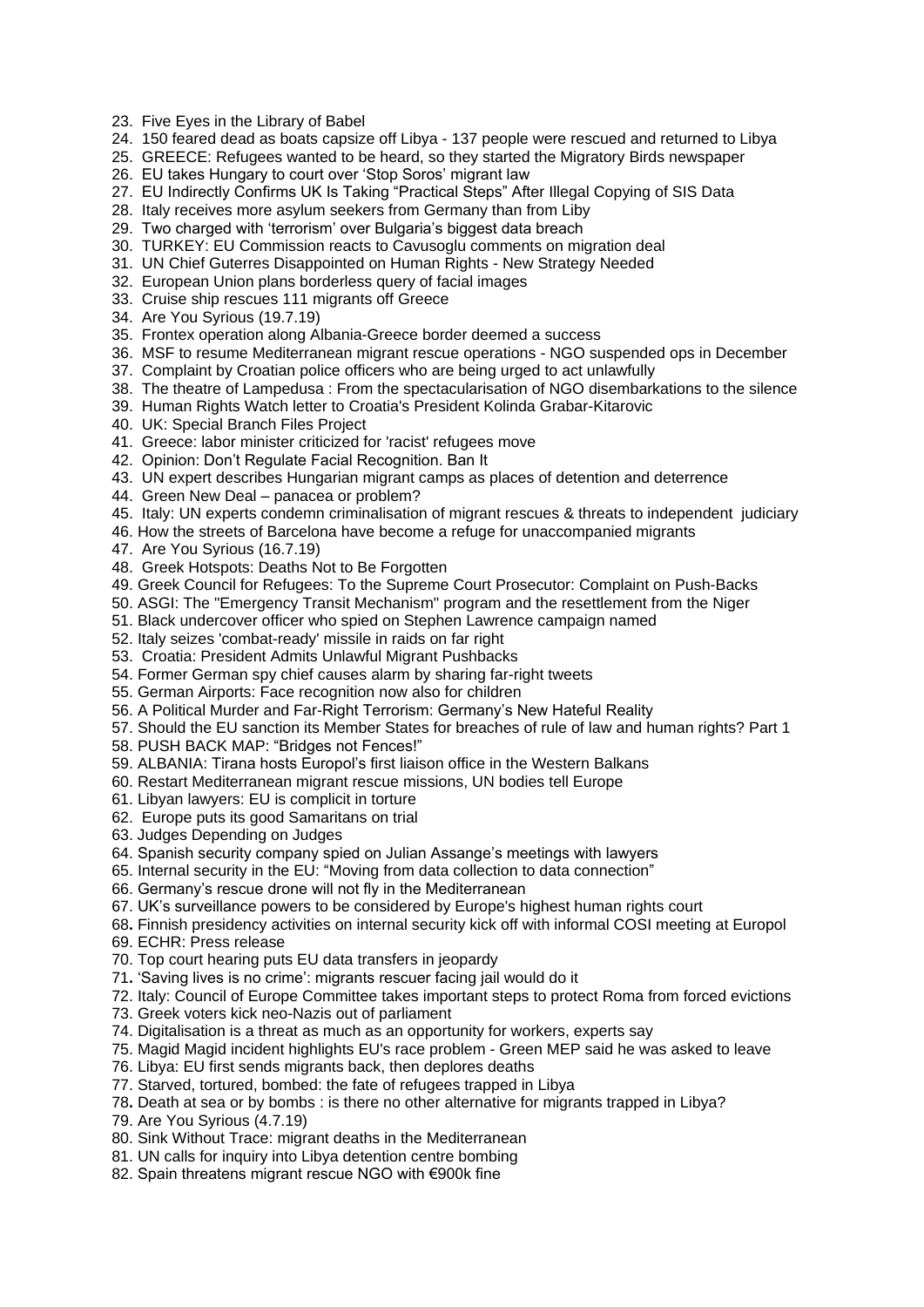- 83. European activists fight back against 'criminalisation' of aid for migrants and refugees
- 84. UK: Jury finds restraint by Warwickshire police contributed to death of Darren Cumberbatch
- 85. Joint declaration by EU and Morocco for the fourteenth meeting of the Association Council
- 86. Italian judge says German migrant rescue captain free to go
- 87. Spain threatens migrant rescue NGO with €900k fine
- 88. UK: "Socialist and anti-fascist" 14-year-old harassed by police and Prevent programme
- 89. German neo-Nazi doomsday prepper network 'ordered body bags, made kill lists'

# **DOCUMENTATION**

- 1. European Commission: Takes Hungary to Court for criminalising activities in support of asylum
- 2. Council of the European Union: Moving forward the automation of information exchang
- 3, EU coalition of the willing agrees new migrant 'solidarity mechanism'
- 4. European Commission: 19<sup>th</sup> Progress Report towards an effective and genuine Security Union
- 5. European Commission: General Data Protection Regulation results, but work needs to continue
- 6. EU: Court of Auditors: Ethical frameworks of the checked EU institutions: scope for improvement
- 7. EU: Preparation of the Council position on the evaluation and review of the GDDPR
- 8. Lessons from history: LIBE Series 14 and 15: European Parliament on mass-surveillance
- 9 EDPB-EDPS joint reply to the LIBE Committee on the implications of the US CLOUD Act
- 10. EUROMED RIGHTS: EU-Egypt migration cooperation: At the expense of human rights
- 11. ECHR: The Court decides not to indicate authorised to disembark Italy from the Sea-Watch 3
- 12. CoE: Invitation to comment by 19 August 2019: draft impacts of algorithmic systems
- 13. CoE: Bulgaria: urgent steps needed to improve foreigners' healthcare
- 14. European Data Protection Board
- 15. European Commission: Commissioner on the solution found with regards to the disembarkation
- 16. Joint Europol and Eurojust report: Common challenges in combating cybercrime
- 17. CEPS: Artificial Intelligence Ethics, governance and policy challenges

18. UK: Report on the London Metropolitan Police Service's Trial of Live Facial Recognition

## **STATEWATCH NEWS**

# 1. **[Italy-Malta "Non Paper" wants compulsory relocation mechanism rather than the voluntary](http://www.statewatch.org/news/2019/aug/italy-malta.htm)  [one](http://www.statewatch.org/news/2019/aug/italy-malta.htm)**

The Italian and Maltese: **[Non-Paper](http://www.statewatch.org/news/2019/jul/eu-Italy-%20Malta-Non-paper.pdf)** (pdf) is presented as being in opposition to the solidarity mechanism and plan to organise orderly relocations and disembarkation in compliance with the law of the sea and the principle of the nearest safe harbour or place of safety.

2. **[EU Council Presidency proposes follow-up on extending PNR to sea and rail traffic](http://www.statewatch.org/news/2019/aug/eu-pnr-all-borders-follow-up.htm)**

EU: Council Presidency: **Widening [the scope of PNR to other forms of transportation in addition](http://www.statewatch.org/news/2019/aug/eu-council-widening-PNR-10597-19.pdf)  to air traffic- [discussion paper](http://www.statewatch.org/news/2019/aug/eu-council-widening-PNR-10597-19.pdf)** (LIMITE doc no: 10597-19, pdf) suggests that:

*"Traffic volumes from both within and outside the Schengen area are increasing. Increasing crossborder travelling entails cross-border crime such as migrant smuggling and irregular migration arrangements, which involves third-country nationals that are smuggled into the EU territories, or narcotic drugs smugglers, terrorists and other criminals. This poses a growing challenge to national law enforcement authorities in combating crime."* [emphasis added throughout]

3. **[Refugee crisis: latest news from across Europe](http://www.statewatch.org/news/2019/jul/refugees-5-7-19-25-7-19.htm)** (6.7-25-7.19)

# 4., EU: **Frontex - [New Cooperation Plan signed with EASO](http://www.statewatch.org/news/2019/jul/eu-frontex-easo.htm)**

The Executive Directors of the European Asylum Support Office (EASO) and the European Border and Coast Guard Agency (Frontex) signed an agreement last week at the Informal Justice and Home Affairs Council meeting in Helsinki.

The **[updated Cooperation Plan can be viewed here](https://www.easo.europa.eu/sites/default/files/easo-frontex-cooperation-plan-2019-2021.pdf)**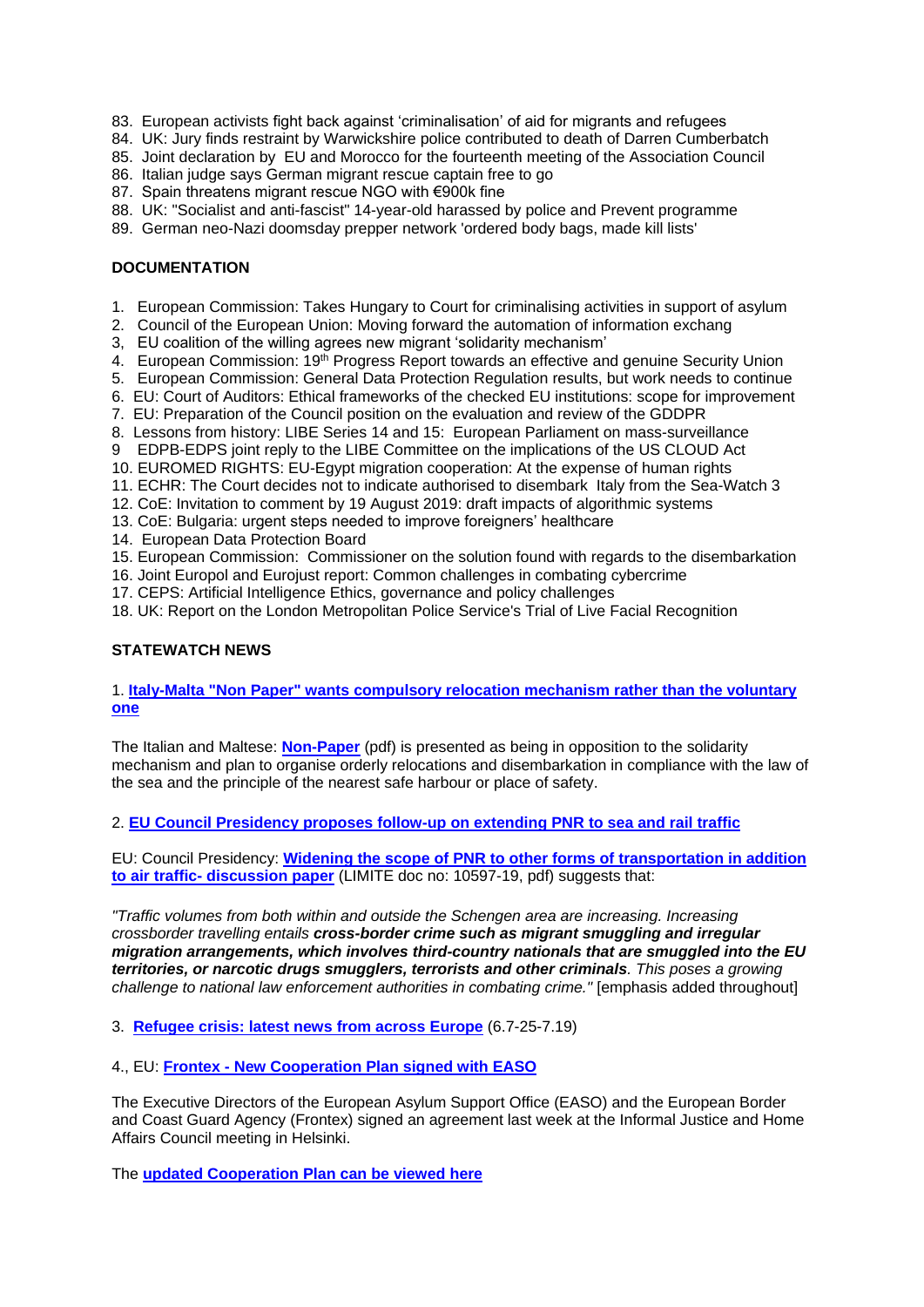## 5. **[EU plans for Artificial Intelligence \(AI\): Get ready to meet you friendly](http://www.statewatch.org/news/2019/jul/eu-ai-plans.htm) "digital assistant"**

## **- "***a digital assistant should be required to be able to explain its reasoning, and undergo an ethical audit."*

The Informal Meeting of Justice and Home Affairs Ministers in July under the Finnish Council Presidency discussed a report on: **[Artificial Intelligence and law enforcement](http://www.statewatch.org/news/2019/jul/eu-council-informal-JHA-AI-and-Law-Enforcement.pdf)** (pdf)

6. **EU PNR extended [to internal flights and only a matter of time before PNR is extended to](http://www.statewatch.org/news/2019/jul/eu-pnr-all-borders.htm) [sea, rail and road traffic too](http://www.statewatch.org/news/2019/jul/eu-pnr-all-borders.htm)** 

The Council of the European Union: **[Monitoring the implementation of Directive \(EU\) 2016/681 on](http://www.statewatch.org/news/2019/jul/eu-council-pnr-policy-debate-6300-19.pdf)  [use of passenger name record \(PNR data -](http://www.statewatch.org/news/2019/jul/eu-council-pnr-policy-debate-6300-19.pdf) State of Play and Way Forward** (LIMITE doc no: 6300-19, pdf).

7. EU: **Disembarkation scheme - [Member States asked to agree to allow landings by "private](http://www.statewatch.org/news/2019/jul/eu-disembarkation-note.htm)  [rescue vessels in the closest safe harbour"](http://www.statewatch.org/news/2019/jul/eu-disembarkation-note.htm)**

A draft Note on: **[Commitments by Member States for predictable temporary disembarkation](http://www.statewatch.org/news/2019/jul/eu-com-disembarkation-note.pdf)  [scheme](http://www.statewatch.org/news/2019/jul/eu-com-disembarkation-note.pdf)** (pdf) agrees to set up:

*"a more predictable and efficient temporary mechanism in order to ensure swift and dignified disembarkation of migrants rescued at sea by private vessels in closest safe harbour."*

This is a France-German proposal which is not supported by Italy.

8. A NOTE FROM HISTORY: **[Statewatch Observatory: The "Stockholm Programme" and the](http://www.statewatch.org/future-group.htm)  [Future Group](http://www.statewatch.org/future-group.htm)** and **["The: Shape of Things to Come"](http://www.statewatch.org/analyses/eu-future-group-the-shape-of-things-to-come.pdf)** by Tony Bunyan

9. **[Informal Justice & Home Affairs meeting , Finnish Council Presidency: Including: AI and law](http://www.statewatch.org/news/2019/jul/eu%3Dcounciljha-informal.htm)  [enforcement, migration and internal security plus documentation](http://www.statewatch.org/news/2019/jul/eu%3Dcounciljha-informal.htm)**

**[Informal Meeting of Justice and Home Affairs Ministers](https://eu2019.fi/en/events/2019-07-18/informal-meeting-of-ministers-for-justice-and-home-affairs)** (Finnish Council Presidency, link);

*"On Thursday 18 July, the home affairs ministers will discuss in their working sessions the future of EU internal security and migration policy. During the working lunch, they will address artificial intelligence. In the afternoon, the ministers will hold a political debate based on a fictitious hybrid threat scenario with the aim of highlighting hybrid threats from the internal security angle."* [emphasis added]

10. **[Documenting Migration: From A Lampedusa Outpost To A National Level](http://www.statewatch.org/news/2019/jul/migraants-med.htm)** 

"MotM seeks partners in growing its migration story archive from the humanitarian perspective.

Join **[Migrants of the Mediterranean \(MotM](http://www.migrantsofthemed.com/)**)) in partnership to document the migration flow in the Central Mediterranean through the framework of humanitarian storytelling. With it, MotM captures the intimacy and urgency of each migrant's experience on the ground, and now aims to do it on a larger scale, to help inform policy and popular understanding."

11. **[EU-USA Justice and Home Affairs meeting focuses on "battlefield information and PNR",](http://www.statewatch.org/news/2019/jul/eu-usa-meet.htm)  [migration and border policy, and access to electronic evidence](http://www.statewatch.org/news/2019/jul/eu-usa-meet.htm)**

**[Outcome of proceedings of the EU-US Justice and Home Affairs Ministerial Meeting](http://www.statewatch.org/news/2019/jul/eu-council-eu-usa-10430-19.pdf)  [\(Bucharest, 19 June 2019\)](http://www.statewatch.org/news/2019/jul/eu-council-eu-usa-10430-19.pdf)** (LIMITE doc no: 10430-19, pdf)

12. **[Refugee crisis: latest news from across Europe](http://www.statewatch.org/news/2019/jul/eu-med-crisis-25-6-5-7-19.htm)** (25.6-5.7.19)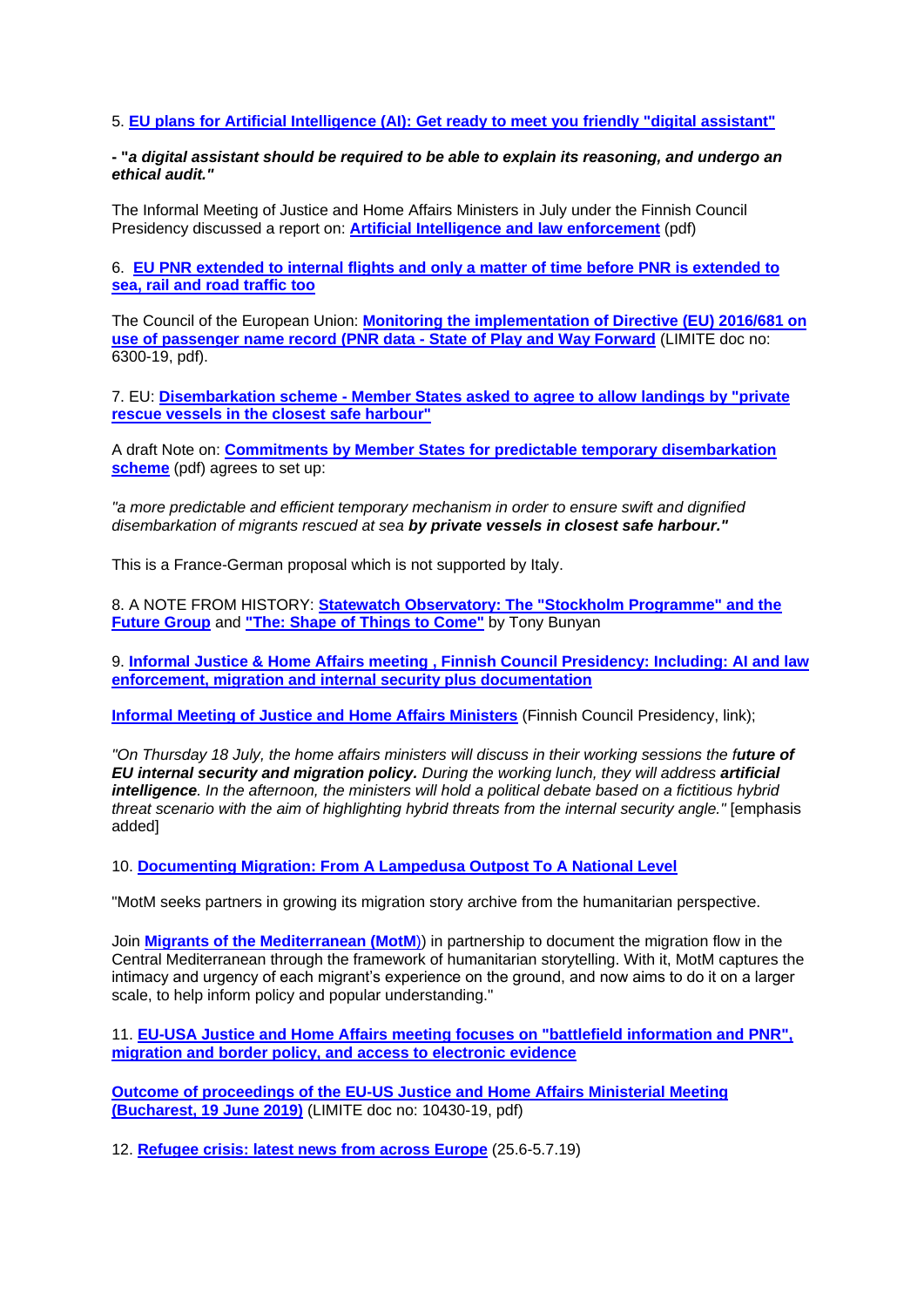## **NEWS**

1. **Migration Mobilities Bristol - [New thinking on people and movement](https://migration.blogs.bristol.ac.uk/2019/08/01/memorials-to-people-who-have-died-and-to-those-missing-during-migration/)** (migration.blogs.bristol.ac.uk, link):

*"Memorials to people who have died and to those missing during migration - Reflections on the first WUN-funded workshop By Martin Preston, University of Bristol:*

*Memorials form one way in which public memory is created and reproduced (Dickinson, et al, 2010). The shores of Lesvos and the water around it serve as the final resting place for many of those lost. Initiated by 'Welcome to Europe' a purpose-made physical recognition of the dead and missing of the ongoing migration 'crisis', [a monument at the shores at Thermi on the East of the island was](http://lesvos.w2eu.net/2017/10/25/memorial-for-the-dear-of-the-european-borders-thermilesvos-25th-of-october-2017/)  [destroyed by unknown perpetrators](http://lesvos.w2eu.net/2017/10/25/memorial-for-the-dear-of-the-european-borders-thermilesvos-25th-of-october-2017/). However the spot remains a focal point to remember those who have died, as happens annually since October 2013."*

2. **[Migrant crisis: Self-immolation](https://www.bbc.co.uk/news/world-africa-49154959) exposes UN failures in Libya** (BBC News, link):

*"After a horrific two-year ordeal across three countries - being bought and sold by people traffickers and surviving running out of fuel on an inflatable boat while trying to cross the Mediterranean - Mohamed finally gave up hope.*

*The Somali man's wife Leyla, 21, recalls the day he burnt himself to death after hearing that they were not on a UN refugee list."*

3. **Home Office rejects Human [Rights Committee's call for a time limit to immigration](https://www.parliament.uk/business/committees/committees-a-z/joint-select/human-rights-committee/news-parliament-2017/time-limit-immigration-govt-response-published-17-19/?utm_source=ECRE+Newsletters&utm_campaign=55b2a345e0-EMAIL_CAMPAIGN_2019_08_01_12_15&utm_medium=email&utm_term=0_3ec9497afd-55b2a345e0-422304057)  [detention](https://www.parliament.uk/business/committees/committees-a-z/joint-select/human-rights-committee/news-parliament-2017/time-limit-immigration-govt-response-published-17-19/?utm_source=ECRE+Newsletters&utm_campaign=55b2a345e0-EMAIL_CAMPAIGN_2019_08_01_12_15&utm_medium=email&utm_term=0_3ec9497afd-55b2a345e0-422304057)** (HoC, link):

*"The Home Office has rejected the UK Parliament Human Rights Committee's recommendation to introduce a time limit on immigration detention, despite the overwhelming cross-party support."*

4. **[EU receives record number of requests for documents](https://euobserver.com/institutional/145572)** (euobserver, link):

*"The European Commission has received a record number of requests to publish documents, according to statistics released this week.*

*EU citizens filed applications to see documents 6,912 times in 2018."*

Link to: **[Report](https://ec.europa.eu/info/sites/info/files/com-2019-356-annual-report-access-documents_en.pdf)** (pdf)

5. **[How the media contributed to the migrant crisis](https://www.theguardian.com/news/2019/aug/01/media-framed-migrant-crisis-disaster-reporting?utm_source=ECRE+Newsletters&utm_campaign=55b2a345e0-EMAIL_CAMPAIGN_2019_08_01_12_15&utm_medium=email&utm_term=0_3ec9497afd-55b2a345e0-422304057)** (Guardian, link):

*"Disaster reporting plays to set ideas about people from '"over there'"*

*Europe's refugee crisis, or more properly, a disaster partly caused by European border policies, rather than simply the movement of refugees towards Europe, was one of the most heavily mediated world events of the past decade."*

6. **Probe opened into [Gregoretti coast guard-ship case -](http://www.ansa.it/english/news/2019/07/30/probe-opened-into-gregoretti-coast-guard-ship-case_e87b84bf-d121-4bcc-b68a-9cd1c9ce0ac9.html?utm_source=NEWS&utm_medium=email&utm_content=1st+Section+1st+Story+ANSA&utm_campaign=HQ_EN_therefugeebrief_external_20190731&utm_source=ECRE+Newsletters&utm_campaign=55b2a345e0-EMAIL_CAMPAIGN_2019_08_01_12_15&utm_medium=email&utm_term=0_3ec9497afd-55b2a345e0-422304057) EU asks members to take in [migrants,Berlin says willing to do so](http://www.ansa.it/english/news/2019/07/30/probe-opened-into-gregoretti-coast-guard-ship-case_e87b84bf-d121-4bcc-b68a-9cd1c9ce0ac9.html?utm_source=NEWS&utm_medium=email&utm_content=1st+Section+1st+Story+ANSA&utm_campaign=HQ_EN_therefugeebrief_external_20190731&utm_source=ECRE+Newsletters&utm_campaign=55b2a345e0-EMAIL_CAMPAIGN_2019_08_01_12_15&utm_medium=email&utm_term=0_3ec9497afd-55b2a345e0-422304057)** (ANSA.it, link):

*"The Siracusa prosecutor's office has opened an investigation regarding the case of the coast guard ship Gregoretti, which has been in the Augusta port since Saturday evening with 115 migrants still onboard. The ship's captain, according to reports, is at the prosecutor's office to be questioned. Meanwhile, the European Commission is contacting member states to understand which countries would be willing to take in some of the migrants."*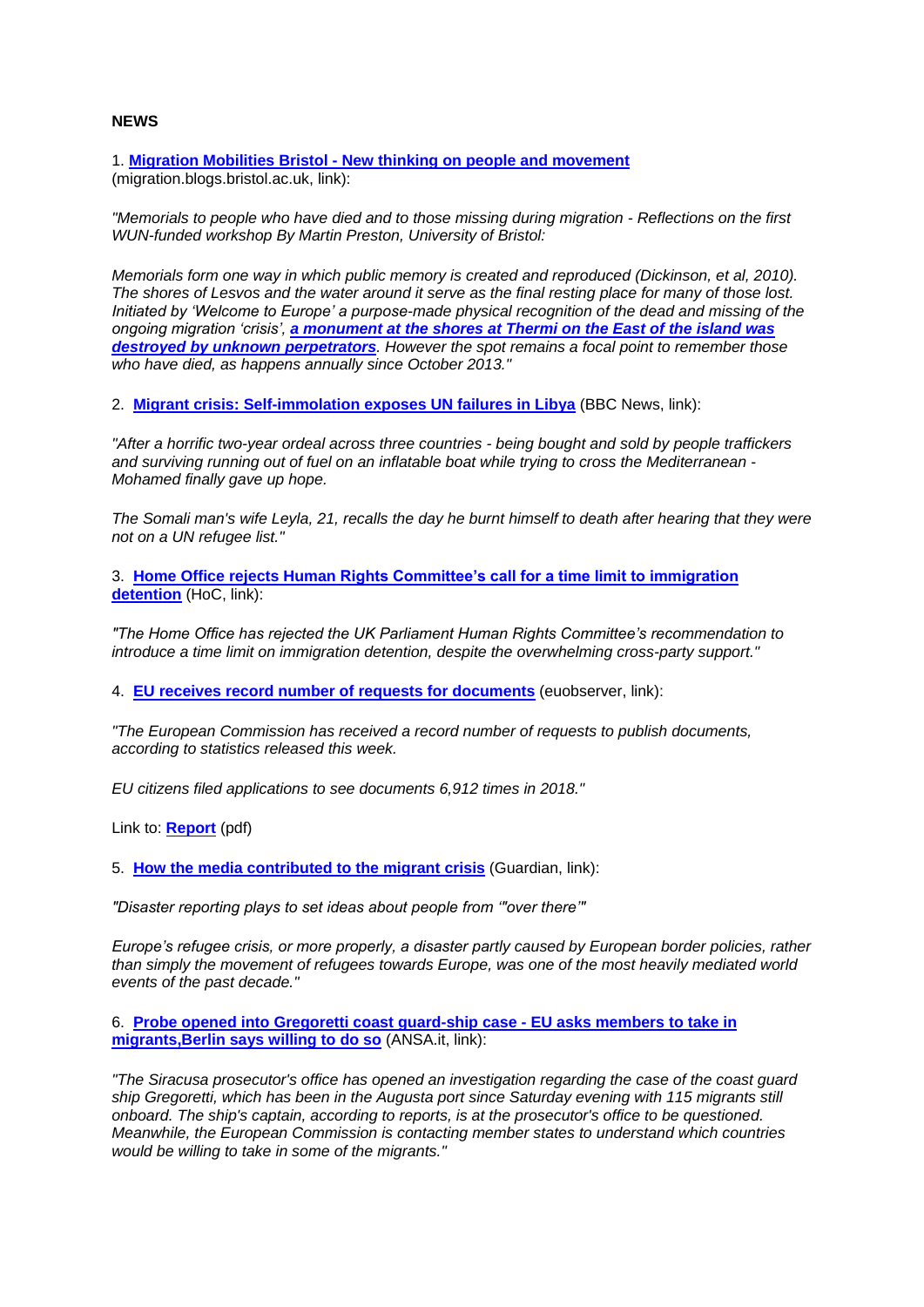7. **["Video lie detector" for travelers: Patrick Breyer sues EU for keeping the iBorderCtrl project](https://www.patrick-breyer.de/?p=589231&lang=en)  [secret](https://www.patrick-breyer.de/?p=589231&lang=en)** (.patrick-breyer.de, linnk):

*"The EU is funding the development of a "video lie detector" to detect deception by immigrants through video recordings of their faces. Because the EU is keeping information on this scientifically highly controversial project secret, civil liberties activist and Pirate Party Member of the European Parliament, Dr. Patrick Breyer, has filed a complaint with the EU Court of Justice."*

8. **[UK surveillance legal judgement is a blow to journalists & press freedom](https://www.nuj.org.uk/news/legal-judgement-blow-ipa/)** (NUJ link):

Working with the human rights organisation Liberty, the NUJ intervened in the judicial review of the UK's Investigatory Powers Act 2016. The case has been lost today in the High Court.

Michelle Stanistreet, NUJ general secretary, said:

*"The legal judgment is a blow to journalists and press freedom. The union has consistently challenged the UK's investigatory powers and the authorities continue to use extensive secret surveillance techniques. The NUJ is concerned that the ability to access journalistic communications, in particular bulk interceptions and interference, without prior independent authority, places whistleblowers and sources at risk, and makes it more difficult to hold those in power to account. This risks jeopardising the role of the media as the public's watchdog. The NUJ will now consider the judgment in more detail with a view to appealing."*

9. **[Protesters in Poland condemn attack on LGBT march](https://www.dw.com/en/protesters-in-poland-condemn-attack-on-lgbt-march/a-49777254)** (DW, link):

*"Left-wing parties have held a rally in the Polish city of Bialystok against homophobia. An LGBT rights march in the city last week came under attack from far-right groups."*

10. **Calls for [backdoor access to WhatsApp as Five Eyes nations meet -](https://www.theguardian.com/uk-news/2019/jul/30/five-eyes-backdoor-access-whatsapp-encryption) Countries focus on [increasingly effective encryption of communications](https://www.theguardian.com/uk-news/2019/jul/30/five-eyes-backdoor-access-whatsapp-encryption)** (Guardian, link):

*"British, American and other intelligence agencies from English-speaking countries have concluded a two-day meeting in London amid calls for spies and police officers to be given special, backdoor access to WhatsApp and other encrypted communications.*

*Dealing with the challenge faced by increasingly effective encryption was one of the main topics at the summit, officials said, at a time when technology companies want to make their services more secure after a range of security breaches."*

11. **[France's War on Protest](https://www.opensocietyfoundations.org/voices/frances-war-on-protest?utm_source=facebook.com&utm_campaign=osffbpg&utm_medium=referral)** (OSF Voices, link):

*"With tears running down a bruised cheek, Vanessa Langard, a woman who participated in a protest against the policies of the French government on the Champs Élysées, recalls how she was shot by a "flash ball" projectile that was fired by a police officer. After several surgeries, Vanessa has nearly lost the use of her left eye and also suffers from memory disorders and posttraumatic stress disorder."*

12. **Police [kicks foreign passenger at Athens International Airport \(video\)](https://www.keeptalkinggreece.com/2019/07/29/police-kicks-foreign-passenger-athens-airport-video/?source=post_page---------------------------)** (Keep Talking Greece, link):

*"Greek police has ordered an urgent internal investigation into an incident where a police officers kicks a foreign passenger at the Athens International Airport 'Eleftherios Venizelos.'*

*The incident was captured on a video and posted on social media by the brother of the harassed passenger.*

*Arash Hampay has reportedly complained to the airport authorities before posting the video."*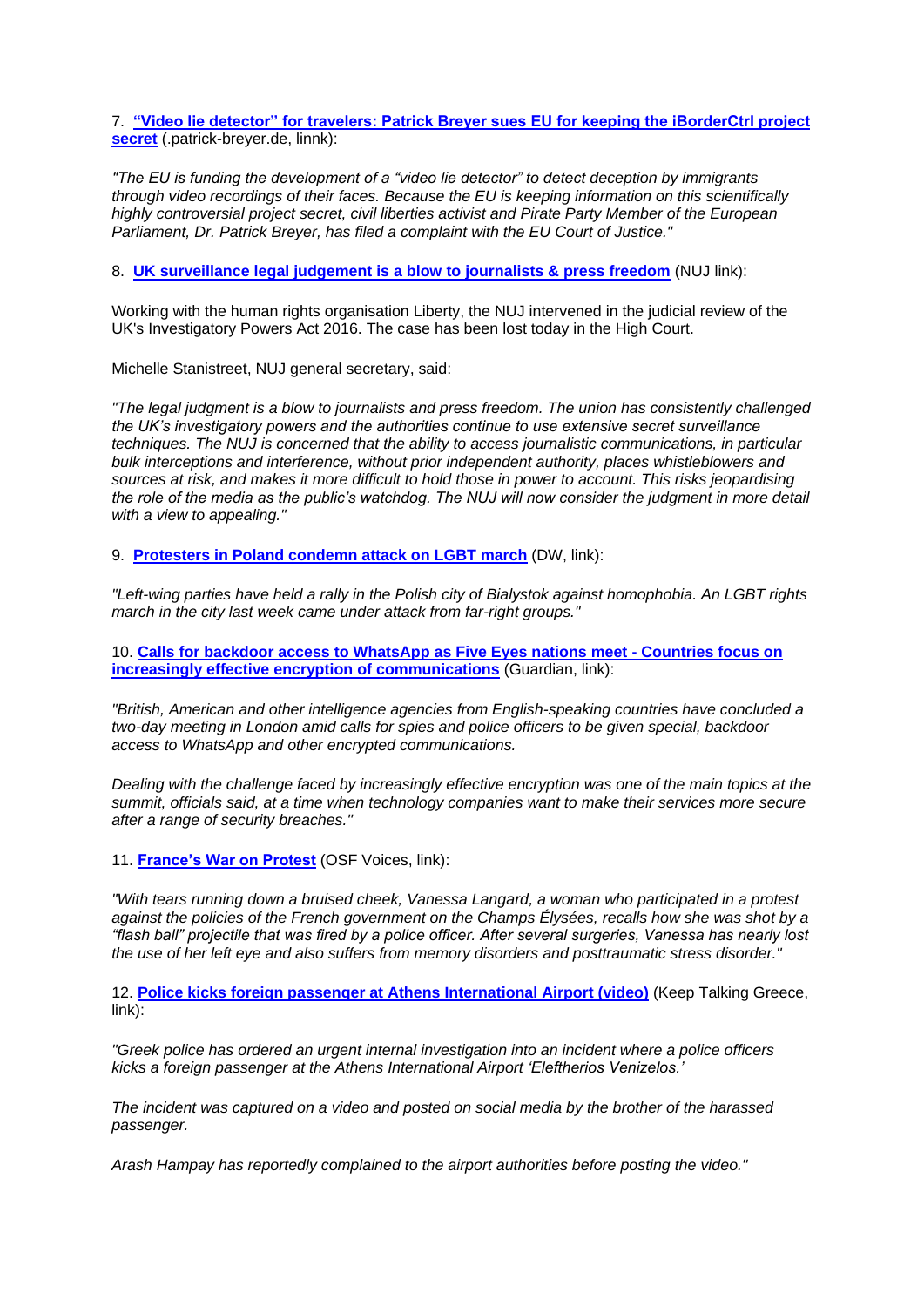13. **[Outsourcing European Border Control: Recent Trends in Departures, Deaths and Search](https://www.law.ox.ac.uk/research-subject-groups/centre-criminology/centreborder-criminologies/blog/2018/09/outsourcing)  [and Rescue Activities in the Central Mediterranean](https://www.law.ox.ac.uk/research-subject-groups/centre-criminology/centreborder-criminologies/blog/2018/09/outsourcing)** (law.ox.ac.uk, link):

*"In our previous blog post 'Border Deaths in the Mediterranean: what we can learn from the latest data?' on Border Criminologies (March 2017) we discussed the existing data sources on Mediterranean Sea migration and provided an analysis of key patterns and trends. We found that Search and Rescue (SAR) has little or no effect on the number of arrivals, and it is rather the absence of SAR that leads to more deaths. These results, which are in line with other research, were covered by various European media outlets and also resulted in a peer reviewed publication in Sociology (also available as a free preprint)."*

14. UK: **[Anti-Deportation Activists Are Blocking Coaches to Charter Flights](https://www.vice.com/en_uk/article/ywyapy/reclaim-the-power-hallmark-coaches-deportation?fbclid=IwAR1CmIMhBzA7M_1Vn656ZHo8rUMZRlyGQhUbl5juOKAzkHleC6fHitUZzHY&source=post_page---------------------------)** (VICE, link):

*"We watched Reclaim the Power members blockade the depot of a coach company that transports people due to be deported on charter flights.*

*At around 5AM this morning, activists began a blockade of Hallmark Connect coach depot, just south of Heathrow airport, to demonstrate against the company's involvement in the transportation of detainees due to be deported on controversial charter flights."*

*''We are not in the position to say how many and which countries'' are taking part in solidarity efforts ''but it will be up to the single states to communicate their availability'', the spokesperson added,"*

15. **[EU gives Greece blimp to monitor migrants](http://www.ekathimerini.com/243086/article/ekathimerini/news/eu-gives-greece-blimp-to-monitor-migrants?utm_source=ECRE+Newsletters&utm_campaign=66c5ffeca2-EMAIL_CAMPAIGN_2019_07_30_10_34&utm_medium=email&utm_term=0_3ec9497afd-66c5ffeca2-422329553)** (ekathimerini.com, link):

*"Authorities say European Union border agency Frontex has provided the Greek coast guard with a crewless blimp to help combat illegal immigration and to augment search and rescue operations in the eastern Aegean Sea.*

*Greece's Shipping Mministry says the 35-meter (115-foot) airship can fly as high as 1,000 meters (3,300 feet) and will be tethered to the ground on the island of Samos, which is close to Turkey's coast."*

16. **[Sites using Facebook 'Like' button liable for data, EU court rules](https://www.euractiv.com/section/digital/news/sites-using-facebook-like-button-liable-for-data-eu-court-rules/)** (euractiv, link):

*"Europe's top court ruled Monday (30 July) that companies that embed Facebook's "Like" button on their websites must seek users' consent to transfer their personal data to the US social network, in line with the bloc's data privacy laws. (....)*

*Under EU data protection law, therefore, a European retailer and the US platform are jointly responsible for gathering the data and sending it to Facebook's Irish subsidiary.*

*Users should therefore be warned and asked to consent to their data being gathered, although the retailer is not responsible for what Facebook does with it later."*

17. FIVE EYES: London meeting: **['Illegitimate' internet use under the microscope at Five Eyes](https://globalnews.ca/news/5689260/illegitimate-internet-use-five-eyes-goodale/)  [meeting](https://globalnews.ca/news/5689260/illegitimate-internet-use-five-eyes-goodale/)**: Goodale (Global News, link):

*"Public Safety Minister Ralph Goodale heads out for the Five Eyes meeting in London on Sunday, and while there, he says the challenges posed by those who use the internet for "illegitimate" means will be going under the microscope."*

18. UK: **[Evening Standard comment: Our security alliances are more important than ever](https://www.standard.co.uk/comment/comment/evening-standard-comment-our-security-alliances-are-more-important-than-ever-clean-up-london-s-air-a4200316.html)** (Link):

*"Away from the glare of attention focused on the new Prime Minister and his plans for Brexit, an important security summit begins in London today: Home Secretary Priti Patel and British intelligence*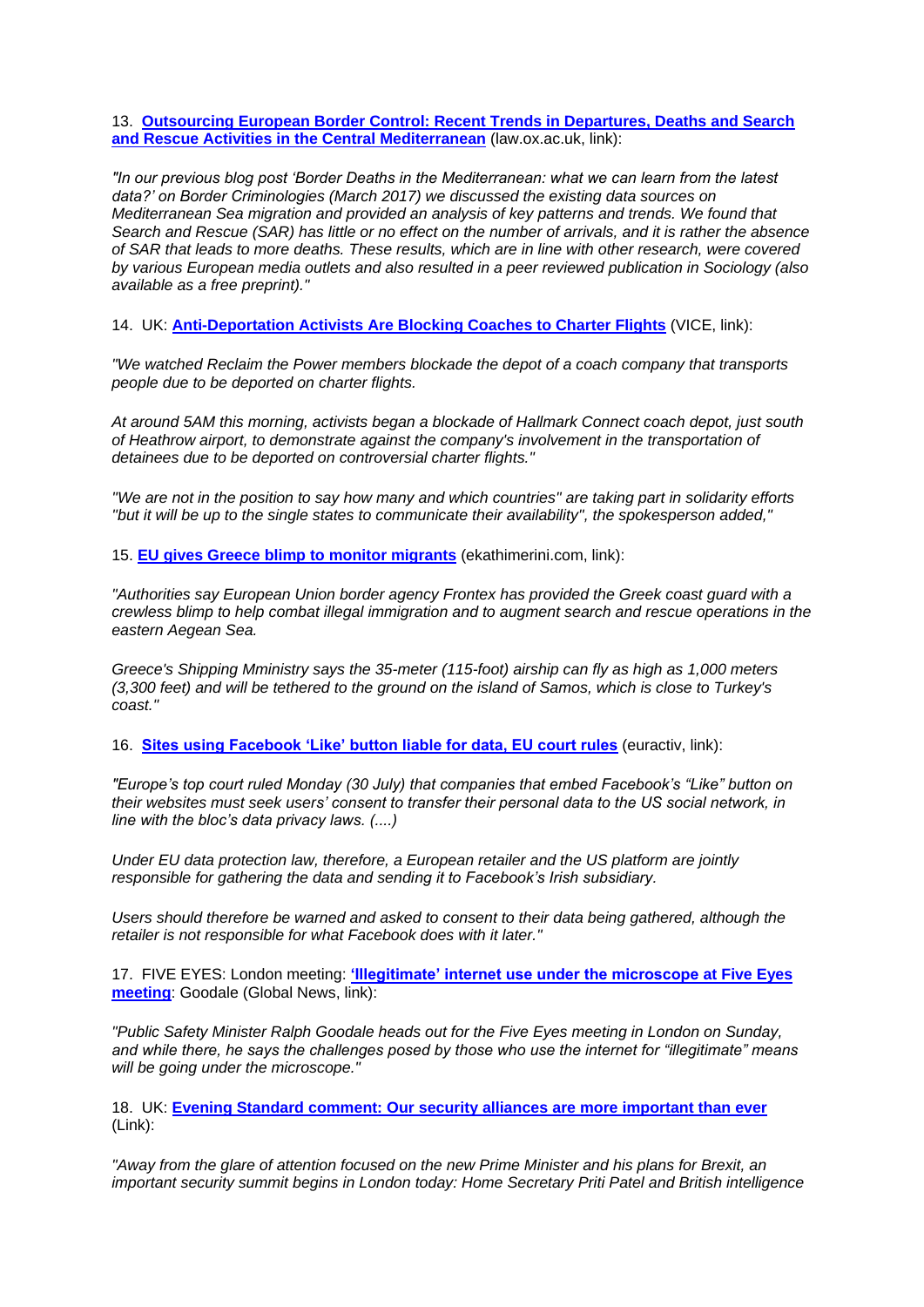*chiefs are meeting their counterparts in the "Five Eyes" alliance — the US, Canada, Australia and New Zealand — to strengthen co-ordination against security threats ranging from terrorism to statesponsored espionage to sexual exploitation of children online."*

*See* also: **[Statewatch Observatory: EU-UK-GCHQ-USA-NSA: Data surveillance](http://www.statewatch.org/eu-usa-data-surveillance.htm)**

19. **[We Tested Europe's New Lie Detector for Travelers —](https://theintercept.com/2019/07/26/europe-border-control-ai-lie-detector/) and Immediately Triggered a False [Positive](https://theintercept.com/2019/07/26/europe-border-control-ai-lie-detector/)** (The Interceppt, link):

*"They call it the Silent Talker. It is a virtual policeman designed to strengthen Europe's borders, subjecting travelers to a lie detector test before they are allowed to pass through customs.*

*Prior to your arrival at the airport, using your own computer, you log on to a website, upload an image of your passport, and are greeted by an avatar of a brown-haired man wearing a navy blue uniform. (...)*

*Travelers who are deemed dangerous can be denied entry, though in most cases they would never know if the avatar test had contributed to such a decision. The results of the test are not usually disclosed to the traveler;Travelers who are deemed dangerous can be denied entry, though in most cases they would never know if the avatar test had contributed to such a decision. The results of the test are not usually disclosed to the traveler. "*

20. **[Europol to become a global criminal information hub](https://digit.site36.net/2019/07/24/europol-to-become-a-global-criminal-information-hub/)** (link):

*"With new regulations, the EU Police Agency will soon have access to many millions of alerts and searches, including fingerprints and facial images. The function is part of the "2020+ Strategy" Connection to other information systems is already being planned."*

21. **[Dozens of migrants still stuck on coastguard vessel in Italy port](https://www.euractiv.com/section/justice-home-affairs/news/dozens-of-migrants-still-stuck-on-coastguard-vessel-in-italy-port/)** (euractiv, link):

*"An Italian coastguard vessel stranded in the Mediterranean with more than 130 migrants aboard has been allowed to dock in the Sicilian port of Augusta but Rome on Sunday (28 July) refused to let them disembark until a deal is struck with the EU."*

22. **[Suspension of EU-Turkey Deal and Mass Deportations from Turkey](https://dm-aegean.bordermonitoring.eu/2019/07/26/suspension-of-eu-turkey-deal-and-mass-deportations-from-turkey/)** (Deportation Monitoring Aegean, link):

*"Turkey started mass expulsion of Syrians and at the same time refuses to take back migrants from Greece under the EU-Turkey readmission deal."*

And see: **[Home page](https://dm-aegean.bordermonitoring.eu/)** (link)

23. **[Five Eyes in the Library of Babel](https://www.aspistrategist.org.au/five-eyes-in-the-library-of-babel/)** (aspistrategist.org.au, link)

*"The Five Eyes, an intelligence-sharing arrangement between the US, the UK, Canada, New Zealand and Australia, owes its foundations to World War II. Significantly, cooperation started by sharing intelligence on foreign communications—through interception, collection and analysis, and associated cryptographic tools. (...)*

*We are learning to fear not only our actual and potential adversaries, but our own systems, and*  increasingly each other. Our ability to look after own individual needs and security is eroded; instead, *we are expected to turn to authority. Aside from the moral hazard that induces, it's not healthy for our society. It risks pervasive fatalism - what Timothy Snyder calls a 'politics of eternity' - while encouraging rally-around-the-flag behaviour, undermining our ability to withstand authoritarianism."*

24. **[Up to 150 feared dead as boats capsize off Libya -](https://www.theguardian.com/global-development/2019/jul/25/up-to-150-people-may-have-died-in-shipwreck-off-libya-says-unhcr?utm_source=ECRE+Newsletters&utm_campaign=54b1037456-EMAIL_CAMPAIGN_2019_07_26_10_32&utm_medium=email&utm_term=0_3ec9497afd-54b1037456-422304057) About 137 people were rescued and [returned to Libya, according to coastguard](https://www.theguardian.com/global-development/2019/jul/25/up-to-150-people-may-have-died-in-shipwreck-off-libya-says-unhcr?utm_source=ECRE+Newsletters&utm_campaign=54b1037456-EMAIL_CAMPAIGN_2019_07_26_10_32&utm_medium=email&utm_term=0_3ec9497afd-54b1037456-422304057)** (Guardian, link):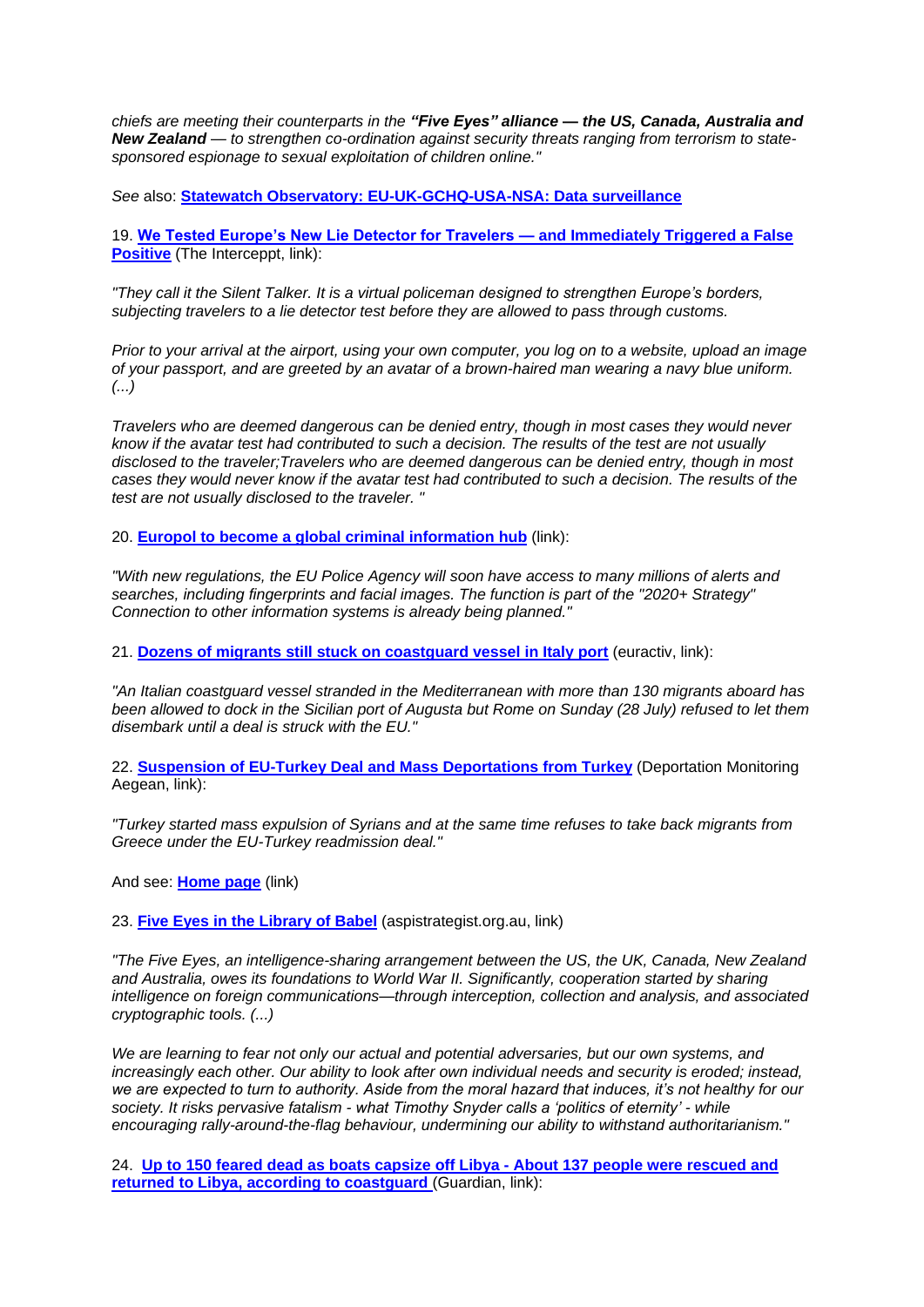*"Up to 150 people attempting the perilous sea crossing from Libya to Europe are missing and feared drowned after two migrant boats capsized on Thursday.*

*If the toll is confirmed, it would be the highest from a shipwreck in the Mediterranean this year.*

*Ayoub Gassim, a spokesman for Libya's coastguard, told Associated Press that two boats carrying about 300 people capsized about 75 miles (120km) east of the capital, Tripoli. About 137 people were rescued and returned to Libya, he said. The coastguard had recovered one body so far."*

25. GREECE: **[Refugees wanted to be heard, so they started the Migratory Birds newspaper](https://neoskosmos.com/en/142146/refugees-wanted-to-be-heard-so-they-started-the-migratory-birds-newspaper/?utm_source=ECRE+Newsletters&utm_campaign=54b1037456-EMAIL_CAMPAIGN_2019_07_26_10_32&utm_medium=email&utm_term=0_3ec9497afd-54b1037456-422304057)** (neoskosmos.com, link):

*"Mahdia Hosseini, 28, and Fatima Sedaghat, 16, are two young women from the Network for Children's Rights youth centre in Kolonos, a working class district of Athens. The centre serves the needs of young refugees, migrants as well as low-income Greek people from morning until night.*

*It's newspaper, Migratory Birds, is one of the few refugee-led initiatives in Greece and has a circulation of 13,000, and is printed in five languages: Greek, English, Arabic, Farsi and Urdu. Recent*  funding cuts have meant an uncertain future for the publication that has given voice to dozens of *migrant and refugee communities since it got off the ground in 2017."*

26. **[EU takes Hungary to court over 'Stop Soros' migrant law](https://www.euractiv.com/section/justice-home-affairs/news/eu-takes-hungary-to-court-over-stop-soros-migrant-law/)** (euractiv, link):

*"The European Union on Thursday (25 July) took Hungary to the EU's highest court over controversial legislation against assisting migrants, known as the "Stop Soros" laws.*

*The European Commission, the EU's executive arm, decided to refer Hungary to the Luxembourgbased court over "legislation that criminalises activities in support of asylum applications and further restricts the right to request asylum", a statement said."*

27. **[EU Indirectly Confirms UK Is Taking "Practical Steps" After Illegal Copying of SIS Data](https://euobserver.com/justice/145530)** (euobserver, link):

*"The European Commissioner for Security Julian King, during a talk to journalists on Wednesday, indirectly confirmed, not only that the United Kingdom did make illegal copies of classified information from the database of the Schengen Information System (SIS), but he also said that the UK is already taking "practical steps" to correct its mistake.*

*"Those are meant to be confidential discussions that we have with the individual member states," Commissioner King said when asked to comment on the issue, yet adding that the country in question."*

*The government, which has been riven by internal strife in recent weeks, won the vote by 325 to 248."*

28. **[Italy receives more asylum seekers from Germany than from Libya -](https://www.politico.eu/article/italy-migration-refugees-receives-more-asylum-seekers-from-germany-than-from-libya/) Why Rome is the [winner of the EU's Dublin regulation](https://www.politico.eu/article/italy-migration-refugees-receives-more-asylum-seekers-from-germany-than-from-libya/)** (Politico, link):

*"in reality, in part because of the government's hard-line approach, the number of people arriving by sea has plummeted, from over 180,000 at its peak in 2016 to a little over 3,000 so far this year.*

*Instead, the greatest influx of people seeking asylum is now coming from the north — from other European countries, who are sending migrants back to Italy in accordance with the EU's so-called Dublin regulation."*

29. **[Two charged with 'terrorism' over Bulgaria's biggest data breach](https://www.euractiv.com/section/data-protection/news/two-charged-with-terrorism-over-bulgarias-biggest-data-breach/)** (euractiv, link):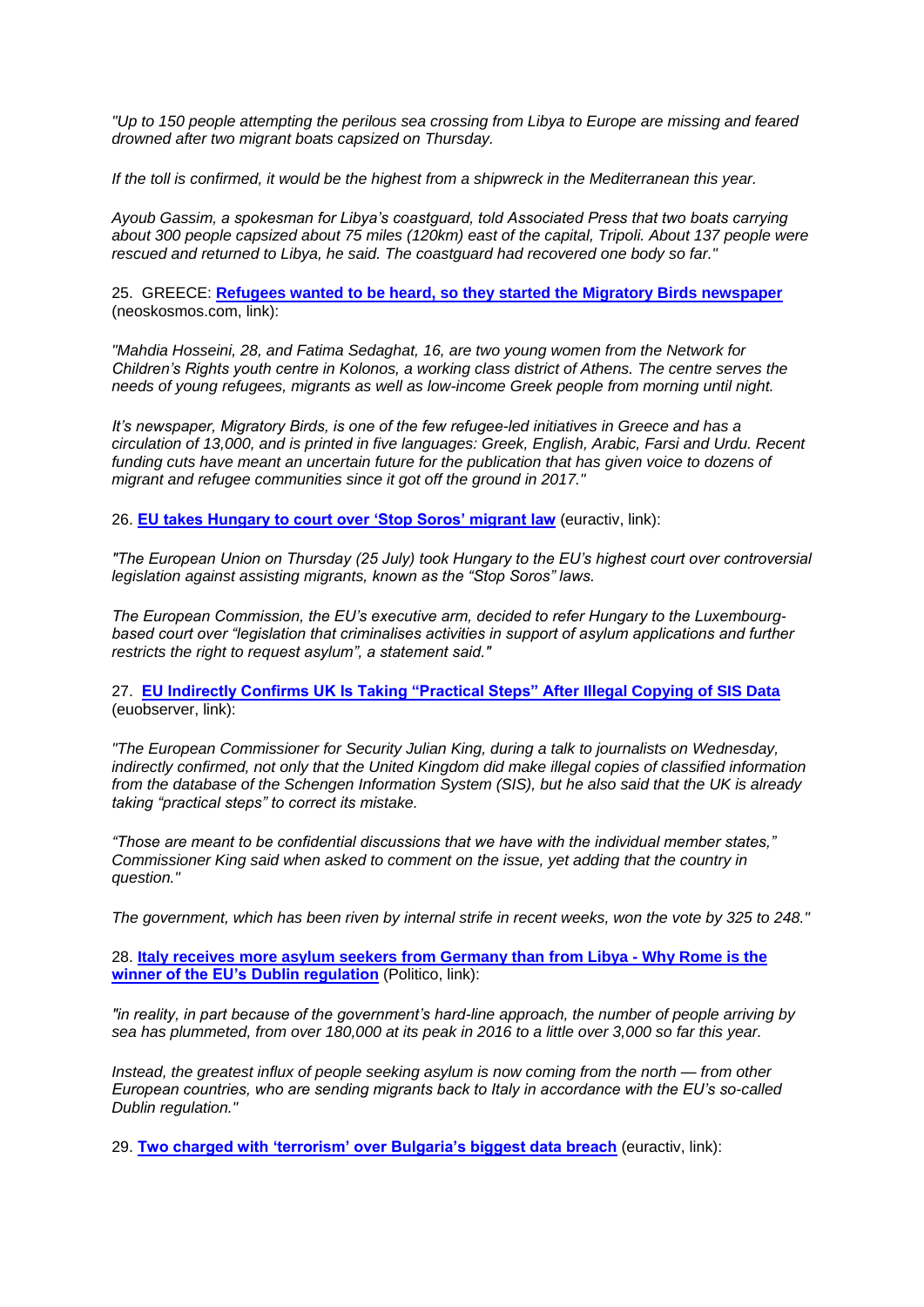"*Prosecutors have charged two workers at a cybersecurity company with terrorism as part of an investigation into Bulgaria's biggest-ever data breach, a lawyer for the defendants."*

30. TURKEY: **[EU Commission reacts to Cavusoglu comments on migration deal](http://www.ekathimerini.com/242932/article/ekathimerini/news/eu-commission-reacts-to-cavusoglu-comments-on-migration-deal)**  (ekathimerini.com, link):

*"The European Commission on Wednesday reacted to comments by Turkish Foreign Minister Mevlut Cavusoglu who earlier this week suggested that Ankara will cancel a migrant readmission agreement with the European Union should the bloc fail to deliver on its promise of visa-free travel for Turkish citizens."*

And see: **[Readmission agreement with EU](https://www.turkishminute.com/2019/07/22/readmission-agreement-with-eu-suspended-turkish-fm-says/?fbclid=IwAR2PG9bDynCj32pu3CiopLf7ilDN_-uEo4Djrv1srX-jBKIlAHC3pKa4UUU) suspended, Turkish FM says** (turkishminute.com, link):

*"Turkish Minister of Foreign Affairs Mevlüt Çavusoglu has announced that Turkey's readmission agreement with the European Union has been suspended, the Evrensel newspaper reported on Monday."*

31. **[UN Chief Guterres Has Disappointed on Human Rights -](https://www.hrw.org/news/2019/07/22/un-chief-guterres-has-disappointed-human-rights) New Strategy Needed for Second [Half of Term](https://www.hrw.org/news/2019/07/22/un-chief-guterres-has-disappointed-human-rights)** (HRW, link):

*"When former Portuguese Prime Minister Antonio Guterres was elected United Nations secretarygeneral in 2016, many human rights activists welcomed the announcement. They hoped he would bring to UN headquarters the same passion for defending human rights that he showed during 10 years as the UN high commissioner for refugees.*

*But Guterres has been virtually silent on even the most egregious rights violations. (...)*

32. **[European Union plans borderless query of facial images](https://digit.site36.net/2019/07/22/european-union-plans-borderless-query-of-facial-images/)** (link):

*"In the Prüm Treaty, the police search for biometric data among EU Member States is significantly simplified. Under Austria's leadership, the extension is now being examined for facial recognition. A corresponding Council decision could already be taken next year.*

*The European Union wants to make it much easier for the police to cross-check biometric data. This concerns mugshots or photographs that are stored in police databases after identification by the police."*

33. **[Cruise ship rescues 111 migrants off Greece](https://www.dw.com/en/cruise-ship-rescues-111-migrants-off-greece/a-49678519)** (DW, link):

*"The Marella Discovery picked up 111 migrants, including 33 children, near Greece's Peloponnese peninsula. Despite a large fall in migrants crossing the Mediterranean, six people die each day making the journey*."

34. **[Are You Syrious](https://medium.com/are-you-syrious/ays-daily-digest-19-7-19-people-marching-from-niger-to-libya-to-escape-limbo-including-minors-1f5176715958)** (19.7.19, link):

#### NIGER TO LIBYA

*"Sudanese minors who had been at the UNHCR refugee camp in Agadez/Niger have left the refugee camp yesterday, 18th of July, and are presently marching towards Libya. The are now on their way through the desert, Alarme PHONE Sahara reports. Their criticism is that their asylum procedures are not advancing and the UNHCR representative so far has not kept her promises to provide solutions. Meanwhile, some of them have been brought to hospital.(...)*

*Sudanese minors are part of the numerous refugees and migrants who are presently blocked in Niger as a result of European policies to close down borders to force people to stay on African soil at any cost."*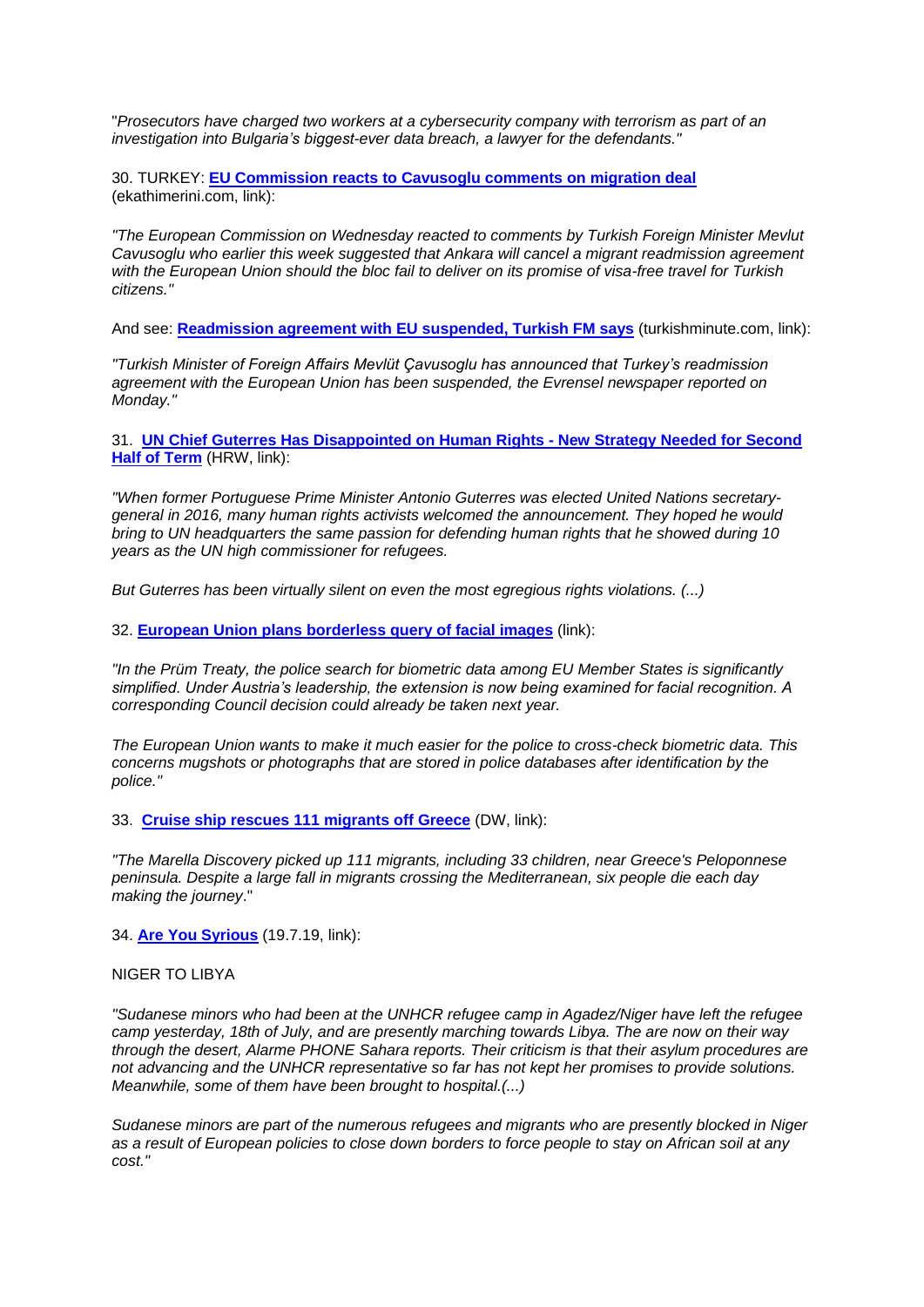35. **[Frontex operation along Albania-Greece border deemed a success](https://www.infomigrants.net/en/post/18237/frontex-operation-along-albania-greece-border-deemed-a-success)** (infomigrants.net, link):

*"Germany's government says the EU's Border and Coast Guard Agency, Frontex, has helped Albania prevent cross-border crime, among other things. The operation with 66 border guards from 12 member states was launched two months ago. It's the first time that Frontex exercises its powers in a non-EU member state.(...)*

*Andrej Hunko, who represents Die Linke party in Germany's parliament, criticized the Frontex operations as being an expression of an "expansion of the fortress Europe.""*

36. **[MSF to resume Mediterranean migrant rescue operations -](https://www.politico.eu/article/msf-to-resume-mediterranean-migrant-rescue-operations/) NGO had suspended operations [in December](https://www.politico.eu/article/msf-to-resume-mediterranean-migrant-rescue-operations/)** (Politico, link):

*"The SOS Mediterranee and Doctors Without Borders (MSF) charities have relaunched migrant rescue operations in the Mediterranean Sea, seven months after they suspended efforts using their ship Aquarius citing "sustained attacks on search and rescue by European states."*

*"We view the return to search and rescue as a duty, fueled by the humanitarian need to prevent people from drowning while they seek safety from Libya." the organizations said Sunday in a press [release](https://www.msf.org/msf-resumes-search-and-rescue-amid-deteriorating-conditions-libya-mediterranean-migration). "The new ship Ocean Viking will sail to the Central Mediterranean Sea at the end of the month.*

37. **[Complaint by Croatian police officers who are being urged to act unlawfully](https://www.borderviolence.eu/complaint-by-croatian-police-officers-who-are-being-urged-to-act-unlawfully/)** (borderviolence.eu, link):

*"After the Croatian president Grabar-Kitarovic confirmed a couple of days ago that Croatian authorities are involved in illegal pushback of migrants to Bosnia & Herzegovina ("a little bit of force is needed"), another complicit voice speaks up: Croatian Ombudswoman presents an anonymous complaint by police officers that were ordered to "return everyone without papers, no traces, take money, break mobile phones or take for ourselves, and forcefully return refugees to Bosnia." Read the whole letter and a rough English translation (thanks to Centre for peace studies Zagreb."*

38. **The theatre of Lampedusa - [19 Luglio 2019: From the spectacularisation of NGO](https://inlimine.asgi.it/the-theatre-of-lampedusa/)  [disembarkations to the silence on the day-to-day management of arrivals by sea](https://inlimine.asgi.it/the-theatre-of-lampedusa/)** (ASGI, link):

*"Last weeks events have brought the island of Lampedusa back into the centre of the media debate on sea arrivals. The events around the SeaWatch 3, the courageous choice of its Captain and the recent and equally courageous docking of the sailing ship Alex by Mediterranea Saving Humans, have been an opportunity to reflect on the use of political power by the current government, on the relationship between the different sources of law and, above all, on the possibility of opposing and resisting political decisions and normative acts perceived as illegitimate and seriously unjust.*

*In the aftermath of these events, it is necessary to propose some additional elements to the public debate: what happens following the disembarkation of people rescued after these events which are so much under public attention? Are the mediatised disembarkations the only ones that characterise the*  island at the moment? How is the daily flow of migrants managed at this stage? Which kind of *institutional reception is provided to foreign citizens in Lampedusa?"*

39. **[Human Rights Watch letter to Croatia's President Kolinda Grabar-Kitarovic](https://www.hrw.org/news/2019/07/15/human-rights-watch-letter-croatias-president-kolinda-grabar-kitarovic)** (HRW, link):

*"I am writing on behalf of Human Rights Watch to ask you to order both an investigation into unlawful pushbacks of migrants by Croatian border officials and a halt to such actions.*

*In an interview with Swiss television SRF on July 9, you acknowledged unlawful pushbacks of migrants by Croatian border officials to Bosnia Herzegovina and admitted that in some instances force is used. This contradicts previous denials by Croatian officials, but is consistent with the findings of Human Rights Watch, the UN Refugee Agency, and other organizations."*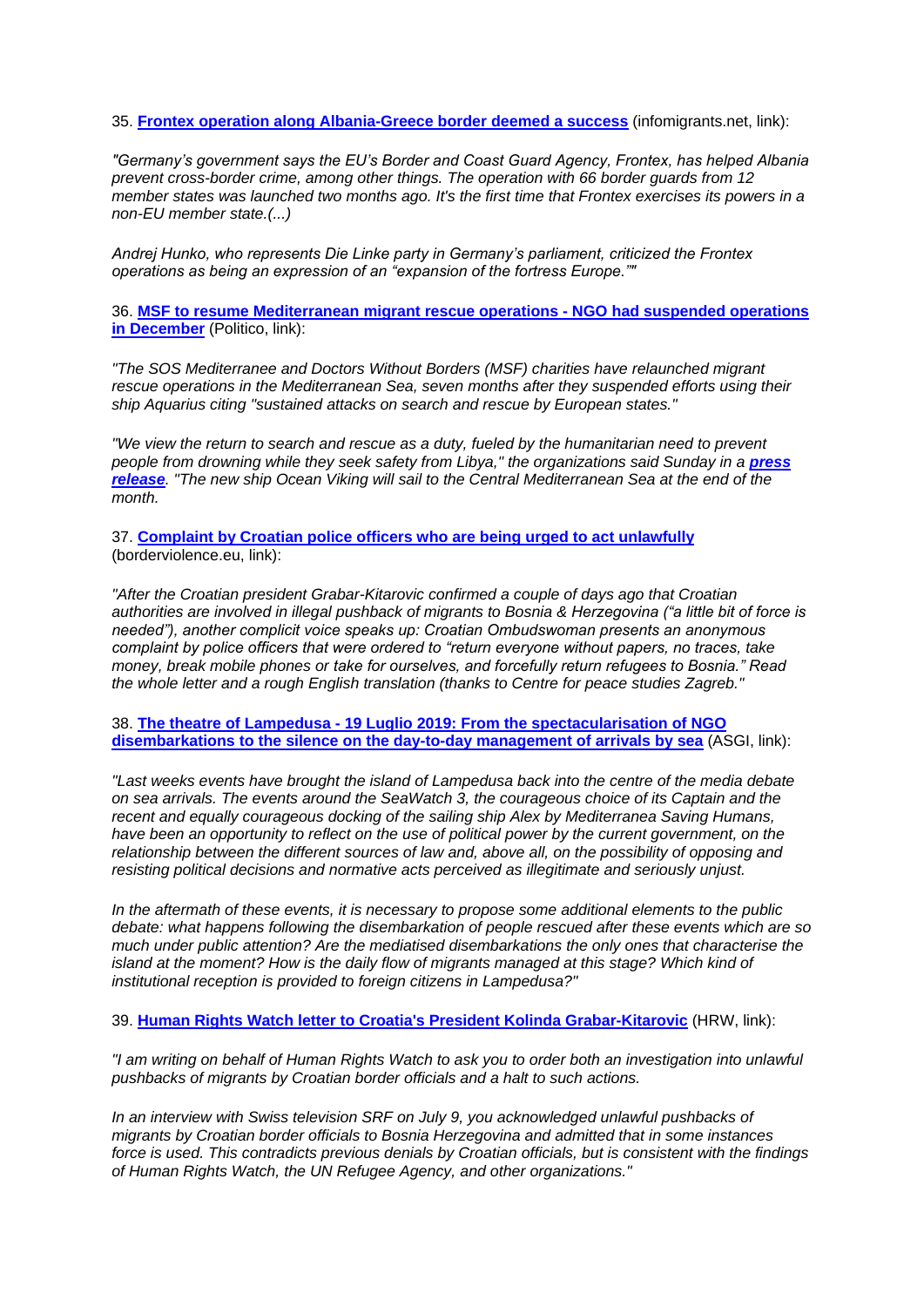#### 40. UK: **[Special Branch Files Project](http://specialbranchfiles.uk/)** (link):

#### "*…where released files are shared*

*The Special Branch Files Project is a live-archive of declassified files focussing on the surveillance of political activists and campaigners."*

41. **[Greece: labor minister criticized for 'racist' refugees move](http://www.ansamed.info/ansamed/en/news/sections/politics/2019/07/17/greece-labor-minister-criticized-for-racist-refugees-move_2d97ce3d-b02d-4b09-9c53-420cccf89e0e.html?utm_source=ECRE+Newsletters&utm_campaign=f3c6c4e950-EMAIL_CAMPAIGN_2019_07_19_10_48&utm_medium=email&utm_term=0_3ec9497afd-f3c6c4e950-422304057)** (Ansa,link)

*"Newly-appointed official revokes National Health Insurance law.*

*Greece's newly-appointed Labor Minister Yiannis Vroutsis has been labelled "heartless and inhumane" after he revoked a recent law passed by the previous Syriza-lead leftist government which granted National Health Care services to all foreigners from non-EU countries, refugees included, without exceptions.*

*Just three days into his new role Vroutsis revoked the circular, which had been voted on and published on June 20.*

*It provided additional guidelines that AMKA numbers (Greece's national insurance program) could be given to foreign nationals of third world countries, and meant that refugees would be treated the same as those residing in the country, as the Constitution states.".*

42. **[Opinion: Don't Regulate Facial Recognition. Ban It \(Buzz](https://www.buzzfeednews.com/article/evangreer/dont-regulate-facial-recognition-ban-it)** Feed, link):

*"We are on the verge of a nightmare era of mass surveillance by the state and private companies. It's not too late to stop it."*

43. **[UN expert describes Hungarian migrant camps as places of detention and deterrence](https://www.euractiv.com/section/global-europe/news/un-expert-describes-hungarian-migrant-camps-as-places-of-detention-and-deterrence/)** (link):

*"A United Nations human rights expert has expressed concerns about the detention conditions of migrants in Hungarian transit zones, urging authorities to move families and children to other centres with better health and sanitary facilities.*

*UN expert Felipe González Morales spent eight days in Hungary to monitor the human rights situation of migrants. According to him, migrants in Hungary are being instrumentalised for political purposes.*

*"Migrants are portrayed as dangerous enemies in both official and public discourses in this country," Morales said, calling on Hungarian authorities to end their "crisis" approach."*

44. **Green New Deal – [panacea or problem?](http://www.irr.org.uk/news/green-new-deal-panacea-or-problem/)** (IRR News, link):

*"As the notion of a Green New Deal rapidly spreads as an answer to capitalism in US and UK media and political circles, our lead article in July 2019 asks if Green capitalism can propose a real solution to the ecological crisis and the human crises of poverty, austerity, immigration and racism.*

*Green capitalism and the large scale investment in environmental technologies 'neither breaks with neoliberalism, nor can potentially reverse environmental disaster', argues Jerry Harris, an authority on global capitalism, in his lead article on 'The future of globalisation'."*

45. **[Italy: UN experts condemn criminalisation of migrant rescues and threats to the](https://www.ohchr.org/EN/NewsEvents/Pages/DisplayNews.aspx?NewsID=24833&LangID=E)  [independence of judiciary](https://www.ohchr.org/EN/NewsEvents/Pages/DisplayNews.aspx?NewsID=24833&LangID=E)** (link):*:*

*"UN human rights experts\* have expressed grave concern over the detention and criminal proceedings in Italy against the German captain of the migrant rescue vessel Sea-Watch 3, and stated that the threats to the judge who ruled her release were unlawful.*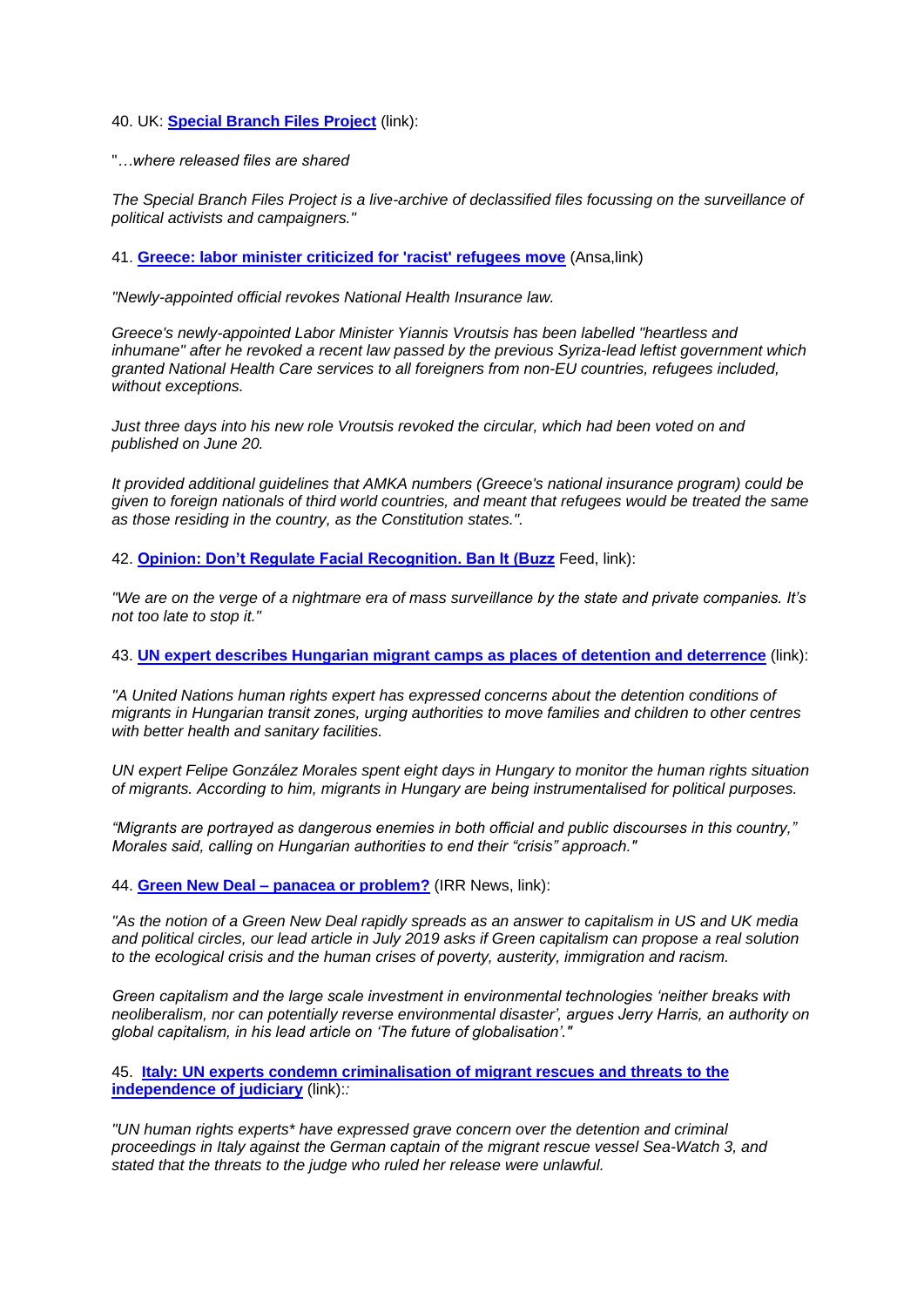*"Rescuing migrants in distress at sea is not a crime," the experts said. "We urge the Italian authorities to immediately stop the criminalisation of search and rescue operations."*

46. **[How the streets of Barcelona have become a refuge for unaccompanied migrants](https://elpais.com/elpais/2019/07/16/inenglish/1563270972_849261.html)** (El Pais,  $\overline{\mathsf{link}$ :

"*Rising numbers of minors and young adults who are homeless and in some cases are committing crimes have left the local authorities overwhelmed."*

47. **[Are You Syrious](https://medium.com/are-you-syrious/ays-daily-digest-16-7-19-silenced-deaths-in-the-city-of-light-b46dde9a93b9)** (16.7.19, link):

#### **GREECE: The new government's priorities**

"*The new Greek Prime Minister Kyriakos Mitsotakis met on Monday with the European Commissioner for Migration, Home Affairs and Citizenship, Dimitris Avramopoulos, and later chaired a meeting with government ministers concerned with migration issues. He presented a plan with six priorities for the situation of migration in Greece (...)"*

#### **Saved from distress, accused of smuggling**

*"Not only European sea rescue organizations are criminalized. Hundreds of migrants seeking protection in Europe are immediately arrested after their arrival by boat on the Greek Islands. They are accused of human smuggling. In order to curb any future attempts, regardless of whether that was the case in the given situation, the people accused are reportedly usually given an average sentence ofabout 44 years in prison that is to be served for about 19 years. The average fines imposed are over 370.000 Euros."*

#### **Greece**

*"people were placed in "administrative detention", after the brief occupation of the Pantheon in Paris on Friday by people who came to claim regularization of their status in the country. These 21 people were put under 24-hour administrative detention, presumably for the purpose of verification of their right to stay.*

*In addition, a protester was arrested and placed in custody for "willful acts of violence against a person in charge of public authority".(...)*

48. **[Greek Hotspots: Deaths Not to Be Forgotten](https://www.proasyl.de/en/news/greek-hotspots-deaths-not-to-be-forgotten/?fbclid=IwAR1Cg_Jabar6-ALHiQwObnoKNS8mSzdI0zjNiRu77ik2j2yoVCp5JmYP8fI)** (Pro Asyl, link):

*"In an extensive policy paper, the team of Refugee Support Aegean (RSA) in Greece has observed that in numerous cases of refugee deaths at the hotspots on Greek islands, the Greek authorities have undertaken little or no investigation, turning the hotspots into an institutional gray zone."*

49. Greek Council for Refugees: **[To the Supreme Court Prosecutor: Complaint on Push-Back](http://www.statewatch.org/news/2019/jul/greek-council-for-refugees-Push-backs%20April-June%202019.pdf)  [Incidents in the Region of Evros during the months of April -](http://www.statewatch.org/news/2019/jul/greek-council-for-refugees-Push-backs%20April-June%202019.pdf) June 2019** (pdf):

*"Complaints during the past two years*

*For the past two years, complaints on push-backs from the region of Evros have continuously been brought to our attention. We are aware that, at least, three such complaints have come to the prosecuting authorities' knowledge* (...)

*Incidents against Turkish citizens during the past 2 months:*

*Lately, however, and at least from 27-4-2019 and onwards, GCR has received continuous complaints on push-backs perpetrated against primarily Turkish nationals, cited."*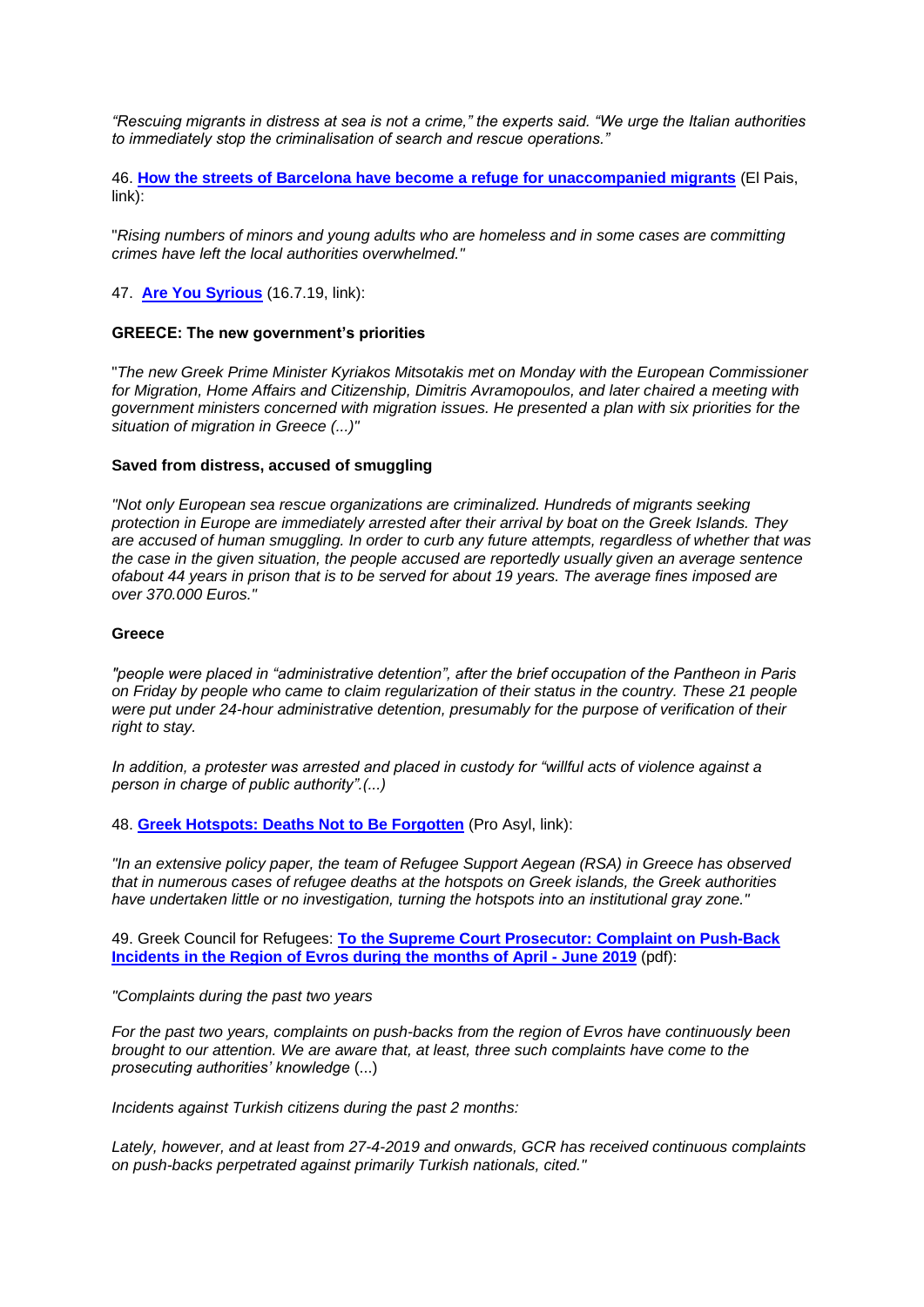50. ASGI: **[The "Emergency Transit Mechanism" program and the resettlement from](http://www.statewatch.org/news/2019/jul/ASGI%20Resettlement%20ETM%20-%20ENGLISH.pdf) the Niger. [Legal analysis, current and future concerns](http://www.statewatch.org/news/2019/jul/ASGI%20Resettlement%20ETM%20-%20ENGLISH.pdf)** (pdf):

*"This document was drafted as a result of a survey carried out at Niamey, in Niger, from 15th to 20th November 2018, attended by ten legal experts (lawyers and university professors). The survey focused primarily on the mechanism of resettlement for the people who submit the application for asylum in Niger."*

51. **[Black undercover officer who spied on Stephen Lawrence campaign named -](https://www.theguardian.com/uk-news/2019/jul/16/black-undercover-officer-who-spied-on-stephen-lawrence-campaign-named?CMP=share_btn_tw) Police spy [pretended to be leftwing and anti-racist campaigner for four years](https://www.theguardian.com/uk-news/2019/jul/16/black-undercover-officer-who-spied-on-stephen-lawrence-campaign-named?CMP=share_btn_tw)** (Guardian, link):

*"The fake identity of a black undercover police officer who spied on the justice campaign led by the parents of murdered teenager Stephen Lawrence has been officially revealed.*

*The officer, who used the name Anthony Lewis, pretended to be a leftwing and anti-racist campaigner for four years.*

*During his covert deployment, Lewis gathered "quite a lot" of information about the campaign run by Doreen and Neville Lawrence to try to persuade the police to properly investigate the racist murder of their son, according to an official report."*

52. **[Italy seizes 'combat-ready' missile in raids on far right](https://www.bbc.co.uk/news/world-europe-48987723)** (Guardian, link)

"*Anti-terrorism police in northern Italy have seized an air-to-air missile and other sophisticated weapons during raids on far-right extremist groups.*

*Three people were arrested, two of them near Forli airport. Neo-Nazi propaganda was also seized.*

*The raids were part of an investigation into Italian far-right involvement in the conflict in eastern Ukraine, the Turin police said"*:

53. **[Croatia: President Admits Unlawful Migrant Pushbacks -](https://www.hrw.org/news/2019/07/15/croatia-president-admits-unlawful-migrant-pushbacks) Halt Abusive Operations; Justice [Needed](https://www.hrw.org/news/2019/07/15/croatia-president-admits-unlawful-migrant-pushbacks)** (HRW, link):

*"Croatia should immediately stop summarily returning migrants and asylum seekers to Bosnia and Herzegovina, in some cases with force, Human Rights Watch said today in an open letter to President Kolinda Grabar-Kitarovic. The president's recent admission during an interview on Swiss television that Croatian officials are engaged in these pushbacks triggers a responsibility by Croatian authorities to investigate and to hold those responsible for any unlawful action to account."*

and see: **In Croatia, [EU border guards use 'a little bit of force](https://www.dw.com/en/in-croatia-eu-border-guards-use-a-little-bit-of-force/a-49587251)**' (DW, link): *"Croatia has consistently denied illegally deporting refugees to neighboring Bosnia-Herzegovina. But in a recent TV interview, the Croatian president admitted border guards were forcing migrants back over the border."*

54. **[Former German spy chief causes alarm by sharing far-right tweets -](https://www.theguardian.com/world/2019/jul/15/former-german-spy-chief-georg-maassen-alarm-sharing-far-right-tweets) Critics question [judgment of Georg Maaßen for spreading 'lies and extremist agitation'](https://www.theguardian.com/world/2019/jul/15/former-german-spy-chief-georg-maassen-alarm-sharing-far-right-tweets)** (Guardian, link):

*"When he was in charge of Germany's domestic intelligence agency, Hans-Georg Maaßen warned of how easy it was for people to be led astray by "disinformation" and "clumsy fake reports" on the internet.*

*But since his dismissal from office last September, the former spy chief's behaviour on social media has raised questions over his own ability to distinguish conspiracy theories from truthful reporting, and*  sparked a debate about the neutrality of the powerful intelligence agency during a period in which a *resurgent far right marched over several days in the city of Chemnitz."*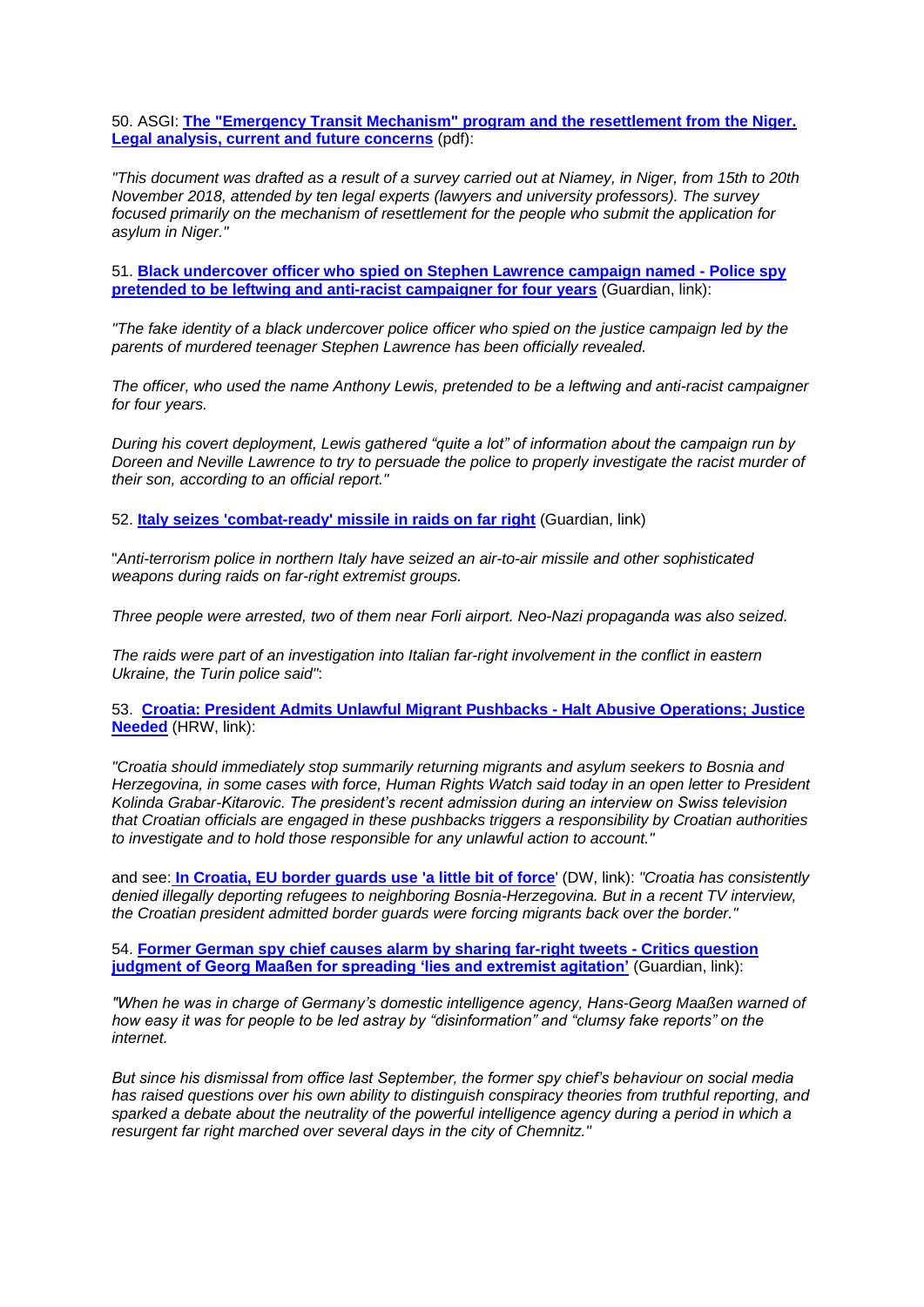55. **[German Airports: Face recognition now also for children](https://digit.site36.net/2019/07/12/german-airports-face-recognition-now-also-for-children/)** (link):

*"When crossing an EU external border, all travellers will soon have to provide biometric data. This leads to long waiting times and border controls are therefore becoming increasingly automated. This will first benefit people who have already stored facial images on the chip of their "ePass".*

*The German Federal Police is extending the use of so-called "eGAtes" to children. Since the beginning of the holiday season in Germany, the "EasyPASS" technology used there has been activated nationwide for persons aged 12 and over."*

56. **[A Political Murder and Far-Right Terrorism: Germany's New Hateful Reality](https://www.nytimes.com/2019/07/07/world/europe/germany-murder-far-right-neo-nazi-luebcke.html)** (New York Times, link):

*"The death threats started in 2015, when Walter Lübcke defended the refugee policy of Chancellor Angela Merkel. A regional politician for her conservative party, he would go to small towns in his district and explain that welcoming those in need was a matter of German and Christian values.*

*Hateful emails started pouring in. His name appeared on an online neo-Nazi hit list. His private address was published on a far-right blog. A video of him was shared hundreds of thousands of times, along with emojis of guns and gallows and sometimes explicit calls to murder him: "Shoot him now, this bastard."*

*And then someone did."*

And see: **[German far-right group 'used police data to compile death list' -](https://www.theguardian.com/world/2019/jun/28/german-far-right-group-used-police-data-to-compile-death-list) Activists linked to [military and police suspected of preparing terror attack, reports say](https://www.theguardian.com/world/2019/jun/28/german-far-right-group-used-police-data-to-compile-death-list)** (Guardian, link) and **[Not All](https://www.fairobserver.com/region/europe/germany-radical-right-terrorism-nsu-europe-security-news-78472/)  [Terrorists Want to Claim Responsibility for Attacks](https://www.fairobserver.com/region/europe/germany-radical-right-terrorism-nsu-europe-security-news-78472/)** (Fair Observer, link)

57. **[Should the EU sanction its Member States for breaches of rule of law and human rights?](http://eulawanalysis.blogspot.com/) Part 1: The Legal Framework** (link) by Professor Steve Peers:

*"I've taught EU law and human rights for over twenty years now, and the issue of sanctions against Member States for human rights breaches used to be the easy bit. Why? Because the procedure to enforce such sanctions (set out in Article 7 TEU) had never been used – and there was no apparent prospect that it ever would be.*

*So there was no need to discuss it in any detail. A more theoretical sort of academic might have spent time counting the angels on the head of this constitutional pin, but I was anxious to move on to the real world issues of arrest warrants and asylum seekers."*

58. **[PUSH BACK MAP](https://pushbackmap.org/)**: "Bridges not Fences!": (link):

*""This map documents and denounces systematic push-backs. They are a daily reality at the many borders of Europe and worldwide. Returning people across borders against their will is a violent state practice that has to end."*

59. ALBANIA: **[Tirana hosts Europol's first liaison office in the Western Balkans](https://www.europol.europa.eu/newsroom/news/tirana-hosts-europol%E2%80%99s-first-liaison-office-in-western-balkans)** (Europol, link):

*"Europol's new liaison bureau in Tirana (Albania) was officially opened today, 11 July 2019, in the presence of the General Director of the Albanian State Police, Ardi Veliu, EU Ambassador to Albania, Luigi Soreca, and Europol Executive Director, Catherine De Bolle. Albania is the first country in the Western Balkans to host a Europol liaison office and this opening highlights the importance of Albania and the Western Balkans as partners for Europol and the EU."*

60. **[Restart Mediterranean migrant rescue missions, UN bodies tell Europe](https://www.dw.com/en/restart-mediterranean-migrant-rescue-missions-un-bodies-tell-europe/a-49561837)** (DW, link):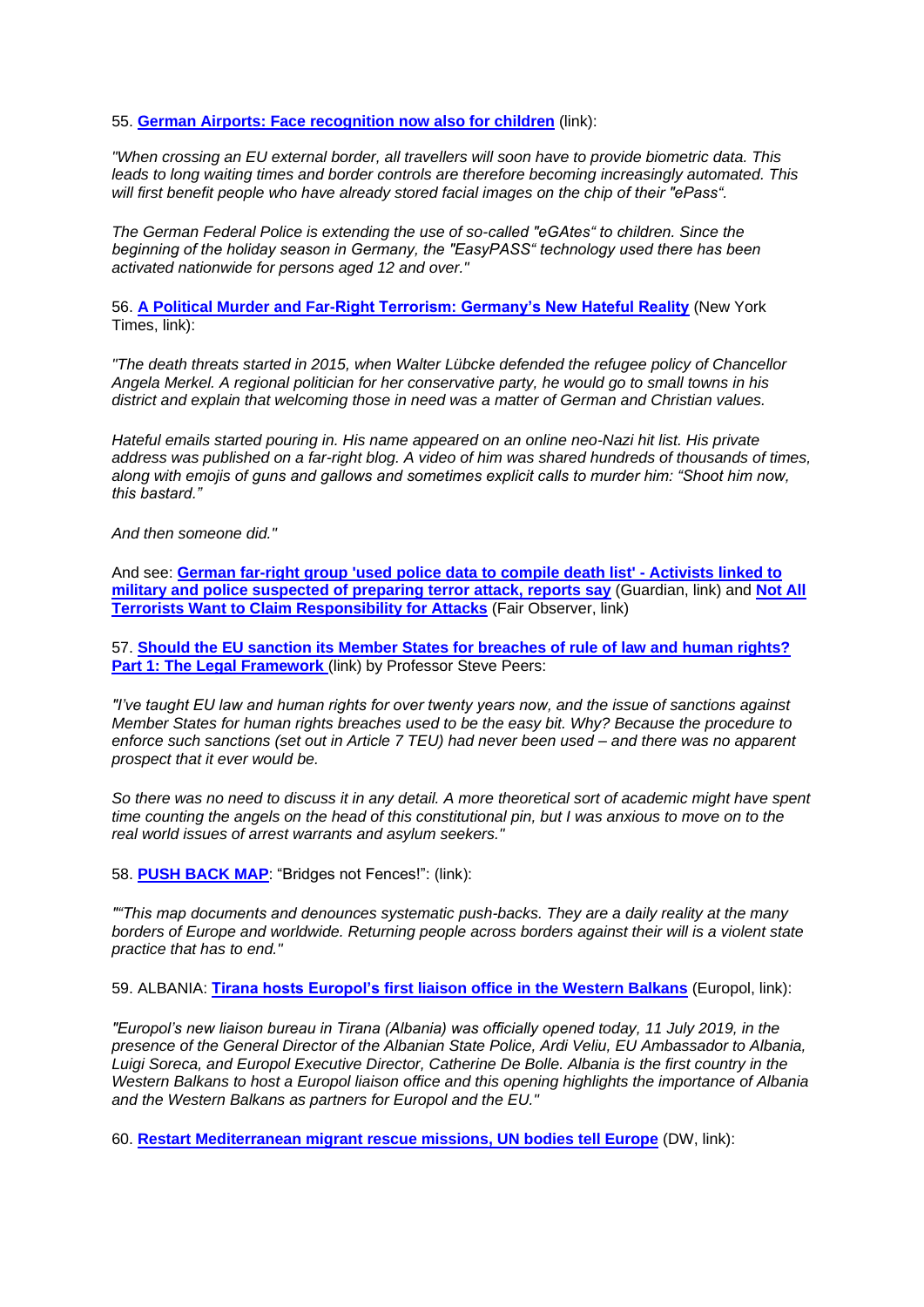*"UN agencies have appealed to European countries to restart government rescue operations for migrants in the Mediterranean Sea. More needs to be done to improve inhumane conditions for displaced people in Libya as well.*"

61. **[Libyan lawyers: EU is complicit in torture](https://euobserver.com/opinion/145412)** (euobserver, link):

"*The European Union has for years adopted a policy of containment, training the Libyan Coast Guard to intercept people at sea.*

*Those intercepted are then brought back to Libya and placed in detention centres that are run by DCIM under the GNA's Ministry of Interior.*

*There has been no shortage of reports that recount the violence and torture refugees and migrants face in these centres.*

*Yet, unfazed, EU policy continued to support the Libyan coastguard, turning a blind eye to what happens after those intercepted are returned to Libya."*

62. **[Europe puts its good Samaritans on trial](https://www.politico.eu/article/europe-migrant-rescue-boat-captains-face-jail-dariush-beigui-carola-rackete/)** (Politico, link):

*"Authorities across the Continent are cracking down on volunteers working with migrants and refugees.(...)*

*Italian, Maltese and Greek authorities have used anti-smuggling laws to prosecute volunteers."*

63. **[Judges Depending on Judges](https://verfassungsblog.de/judges-depending-on-judges/)** (verfassungsblog.de, link)::

*"As commentators on this blog and elsewhere have rightly noted, since the beginning of 2018 the CJEU has finally been putting flesh on the bones of the EU principle of judicial independence. Most recently, the Court has been widely praised for its ruling against the Polish attempt of removing the, presumably, disloyal judges by a general measure of lowering their retirement age from 70 to 65.*

*While the decision is indeed praiseworthy, it is nevertheless necessary to emphasize its notable doctrinal lacuna with potential negative practical implications – particularly in those EU member states with a weak democratic and rule of law tradition, a low degree of legal and political culture as well as with a small and tightly-knit legal elite."*

64. **[Spanish security company spied on Julian Assange's meetings with lawyers](https://elpais.com/elpais/2019/07/09/inenglish/1562663427_224669.html)** (link):

*"EL PAÍS has had access to video, audio and written reports showing that the WikiLeaks founder was the target of a surveillance operation while living at the Ecuadorian embassy in London.(...)*

*Julian Assange was spied on [24 hours a day](https://elpais.com/elpais/2019/04/10/inenglish/1554906053_635126.html) during the time that he spent at the Ecuadorian embassy in London, where he took refuge for seven years."*

65. [Internal security in the EU: "Moving from data collection to data connection"](https://digit.site36.net/2019/07/09/internal-security-in-the-eu-moving-from-data-collection-to-data-connection/) (link):

*"The European Union intends to further strengthen operational cooperation and exchange of information between police authorities. The focus will be on upgrading Europol, which celebrates its 20th anniversary this year.(...)*

*The proposal would also integrate decentralised systems into the "interoperability model". The Romanian Presidency paper describes this as "moving from data collection to data connection". Among other things, the Prüm Treaty is mentioned. All Member States of the European Union agreed there to allow mutual consultation of national fingerprint and DNA databases. Norway and Iceland are also taking part, and [Switzerland recently also decided to join](https://www.eda.admin.ch/dam/dea/de/documents/fs/13-FS-Pruem_de.pdf)."*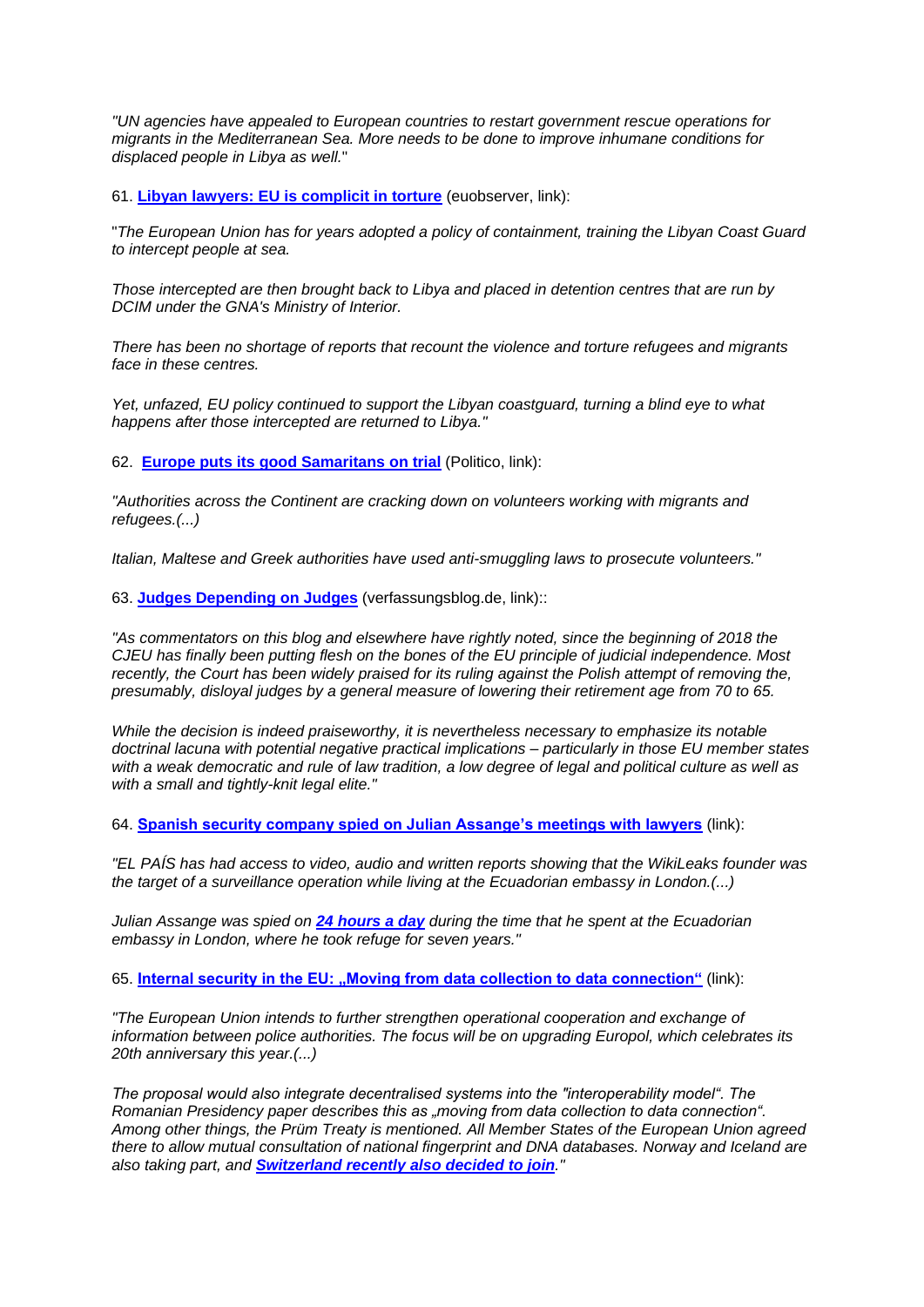66. **[Germany's rescue drone will not fly in the Mediterranean](https://digit.site36.net/2019/07/10/germanys-rescue-drone-will-not-fly-in-the-mediterranean/)** (link):

*"Unmanned systems could help to rescue shipwrecked boats in the Mediterranean. However, a new German sea rescue drone is only used in the North Sea and Baltic Sea.*

*Under the name "LARUS", the German Government develops drones for the rescue of ships in distress. The abbreviation of the drone stands for "Situation support during sea rescue operations by unmanned aeronautical systems". The system is financed from civil security research funds, for which the Federal Ministry of Education and Research is paying 2.8 million euros."*

67. **[UK's surveillance powers to be considered by Europe's highest human rights court](https://www.amnesty.org/en/latest/news/2019/07/uk-surveillance-powers-to-be-considered-by-europes-highest-human-rights-court/)** (AI,  $\overline{\mathsf{link}}$ :

*"On Wednesday (10 July), the Grand Chamber of the European Court of Human Rights - the court's highest body - will hear arguments from Amnesty International, Liberty, Privacy International and other human rights organisations from four continents over the unlawfulness of the UK's bulk surveillance practices."*

68. **[Finnish presidency activities on internal security kick off with informal COSI meeting at](https://www.europol.europa.eu/newsroom/news/finnish-presidency-activities-internal-security-kick-informal-cosi-meeting-europol)  [Europol](https://www.europol.europa.eu/newsroom/news/finnish-presidency-activities-internal-security-kick-informal-cosi-meeting-europol)** (link):

*"The informal meeting of the Council's Standing Committee on Operational Cooperation on Internal Security (COSI) at Europol today marks the start of internal security-related activities of Finland's Presidency of the Council of the EU. This is the first time an informal COSI meeting has been cohosted by an EU agency, which also honours the 20th anniversary of Europol.(...)*

*The delegations will discuss the following topics:*

- *- the future direction of internal security in the EU;*
- *- hybrid threats and internal security;*
- *- 20 years of Europol – what is next?"*

69. ECHR: **[Press release](http://www.statewatch.org/news/2019/jul/echr-big-brother-hearing.pdf)** (pdf)

*"The European Court of Human Rights will be holding the following two hearings in July 2019:*

*Big Brother Watch and Others v. the United Kingdom (application nos. 58170/13, 62322/14 and 24960/15), which concerns complaints by journalists, individuals and rights organisations about three different surveillance regimes: (1) the bulk interception of communications; (2) intelligence sharing with foreign governments; and (3) the obtaining of communications data from communications service providers;*

*Centrum för rättvisa v. Sweden (no. 35252/08), which concerns a complaint brought by a non-profit foundation about legislation permitting the bulk interception of electronic signals in Sweden for foreign intelligence purposes."*

70. **[Top court hearing puts EU data transfers in jeopardy -](https://www.politico.eu/article/max-schrems-facebook-europe-data-protection-privacy/) Austrian privacy campaigner Max [Schrems is getting his second chance to bring down a major transatlantic agreement](https://www.politico.eu/article/max-schrems-facebook-europe-data-protection-privacy/)** (Politico, link):

*"On Tuesday, the European Court of Justice in Luxembourg will hear arguments in another case brought by Schrems over claims that the U.S. government does not sufficiently protect Europeans' data when it is shipped across the Atlantic.*

*"There is fundamentally a clash between surveillance laws in the U.S. and privacy rules in Europe," he said. "We're in a debate about who governs the internet. Europe governs privacy, but the U.S. governs surveillance."*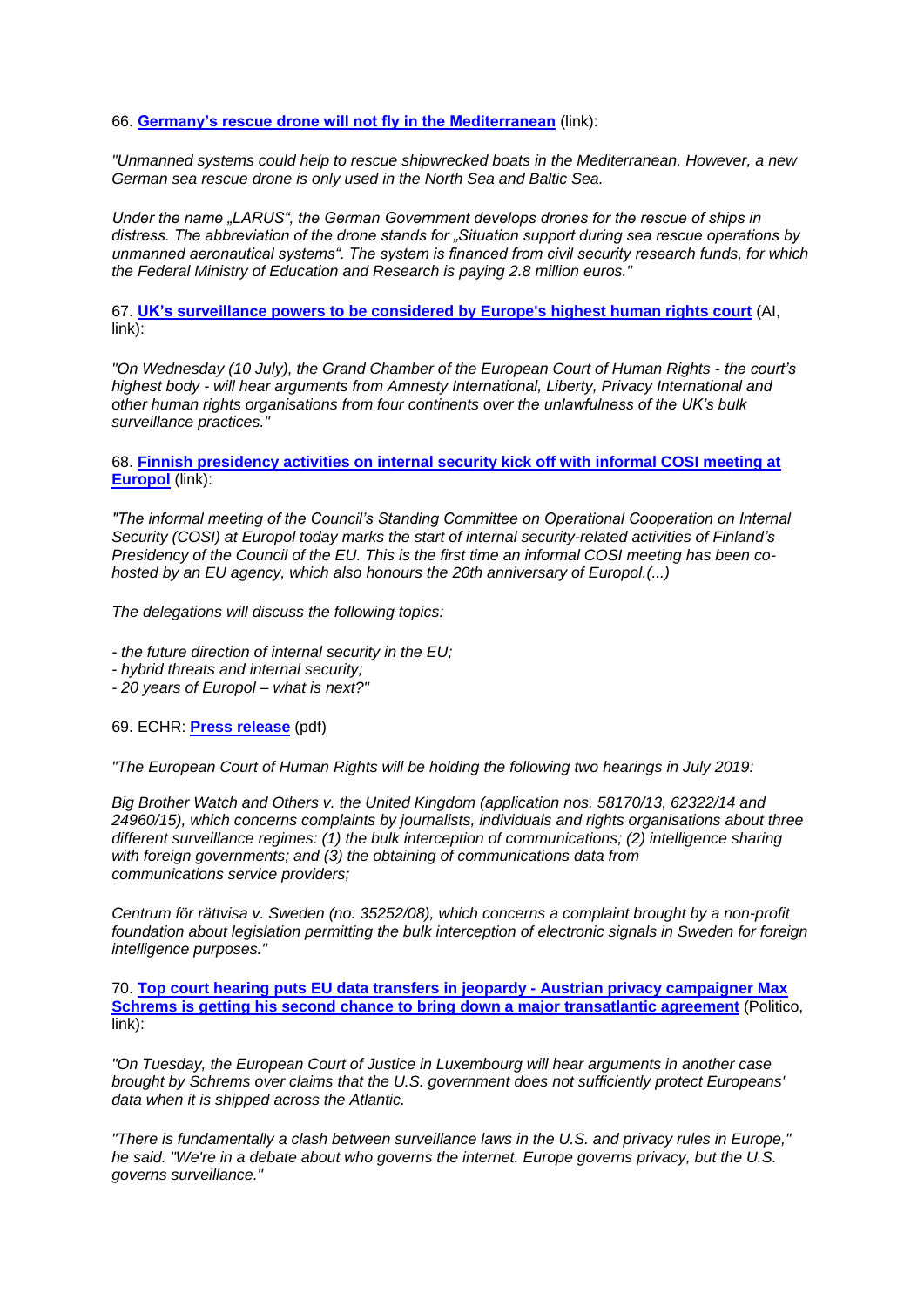71. **['Saving lives is no crime': migrants rescuer facing jail would do it again -](https://www.theguardian.com/world/2019/jul/07/spaniard-rescuer-migrants-refugees-facing-jail-italy) A Spaniard who [went to sea to save refugees could go to prison in Italy for 20 years. He talks about why](https://www.theguardian.com/world/2019/jul/07/spaniard-rescuer-migrants-refugees-facing-jail-italy)  [humanity must come before politics](https://www.theguardian.com/world/2019/jul/07/spaniard-rescuer-migrants-refugees-facing-jail-italy) (Guardian, link):** 

*"Despite trying to navigate Italy's legal territory, Roldán and his six other crew members are now facing up to 20 years' imprisonment after being accused by authorities of aiding illegal immigration and assisting human traffickers. Italian police seized the Iuventa in August 2017 using anti-mafia laws, with a judge ordering an investigation that could result in a trial later this year."*

72. **[Italy: Council of Europe Committee takes important steps to protect Roma from forced](https://www.amnesty.org/en/latest/news/2019/07/italy-council-of-europe-committee-takes-important-steps-to-protect-roma-from-forced-evictions/)  [evictions](https://www.amnesty.org/en/latest/news/2019/07/italy-council-of-europe-committee-takes-important-steps-to-protect-roma-from-forced-evictions/)** (AI, link):

*"Responding to the decision by European Committee of Social Rights to request the Italian state to take immediate measures to protect the housing rights of Roma, Lucy Claridge, Director of Strategic Litigation at Amnesty International said:"*

73. **Greek voters kick [neo-Nazis out of parliament](https://www.euractiv.com/section/politics/news/greek-voters-kick-neo-nazis-out-of-parliament/)** (euractiv, link):

*"The Greek neo-Nazi Golden Dawn party, which in 2012 elected its first lawmakers, did not manage to pass the 3% threshold and will not be represented in the next Greek parliament.*

*EURACTIV Greece reported that voters turned their backs on the neo-Nazis, who have now lost their immunity in an ongoing trial into the 2013 murder of anti-fascist rapper Pavlos Fyssas by a Golden Dawn supporter. The party is also accused of forming a criminal organisation."*

74. **[Digitalisation is a threat as much as an opportunity for workers, experts say](https://www.euractiv.com/section/economy-jobs/news/digitalisation-is-a-threat-as-much-as-an-opportunity-for-workers-experts-say/)** (euractiv, link):

*"While digitalisation offers more flexible forms of work, it can also be a threat to well-being and encroach on work-life balance, policymakers warned during an event organised by EURACTIV.*

*Parental care is often the first thing that comes to mind when talking about better work-life balance. And digitalisation can certainly ease the process.*

*"Digitalisation is a great opportunity for all of those who want a different working arrangement," said Katarina Ivankovic-Kneževic, Director for Social Affairs at the European Commission.*

*The work-life balance directive entered into force on 1 July. But as member states prepare to implement it, policymakers say the digital revolution also has its pitfalls."*

75. **[Magid Magid incident highlights EU's race problem, say activists -](https://www.theguardian.com/world/2019/jul/04/magid-magid-incident-highlights-eus-race-problem-say-activists) Green MEP said he was [asked to leave as he arrived for first day of European parliament](https://www.theguardian.com/world/2019/jul/04/magid-magid-incident-highlights-eus-race-problem-say-activists)** (Guardian, link):

*"An incident in which a black British MEP was asked to leave the European parliament on his first day highlighted the lack of racial diversity in EU politics, a campaign group has said.*

*Magid Magid, a Green MEP for Yorkshire and the Humber, said he nearly missed the opening of the new legislature in Strasbourg after he was asked to leave the building."*

76. **[Libya: EU first sends migrants back, then deplores deaths](https://euobserver.com/migration/145356?utm_source=euobs&utm_medium=email)** (euobserver, link):

*"The European Commission was on Wednesday (3 July) mute on how an EU-trained Libyan coast guard returns people rescued at sea to Libya - while at the same time condemning an attack that killed at least 40 at a detention centre in Tripoli."*

77. **[Starved, tortured, bombed: the fate of refugees trapped in Libya](https://www.standardmedia.co.ke/article/2001332564/starved-tortured-bombed-the-fate-of-refugees-trapped-in-libya)** (standardmedia.co.ke, link):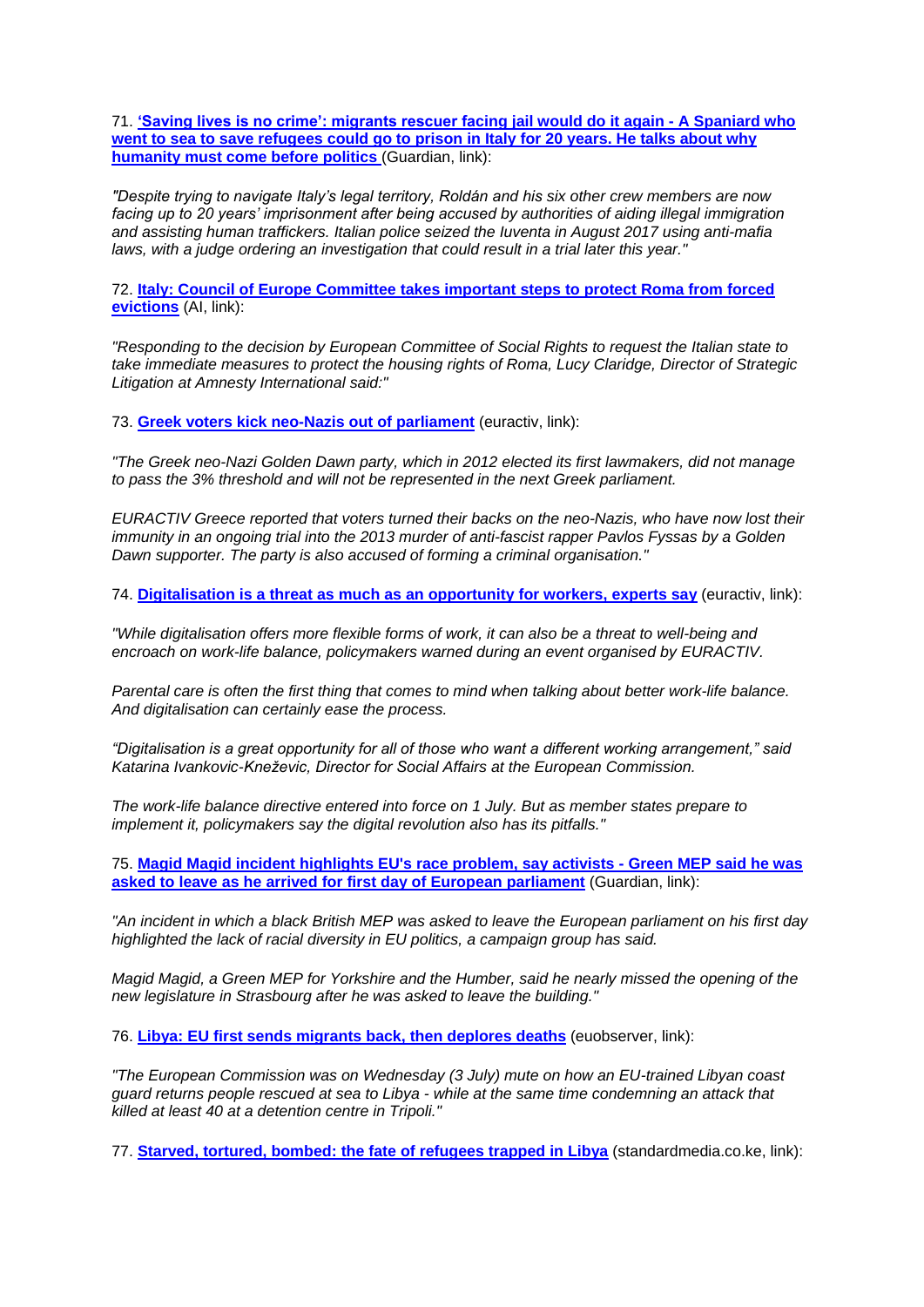*"Acute malnutrition, forced labour, torture: NGOs have sharpened their tone against the shocking conditions endured by refugees and migrants in Libya, where over 40 people were killed in an air strike on a detention centre."*

78. **[Death at sea or under the bombs : is there no other alternative for the thousands of](http://www.migreurop.org/article2932?lang=fr)  [migrants trapped in the hell of Libya?](http://www.migreurop.org/article2932?lang=fr)** (migreurop, link):

*"An air strike on the Tajoura migrants' detention centre, in the eastern suburbs of the Libyan capital city, was reported on 2 July evening. Two days later, the death toll keeps increasing with so far at*  least 66 dead and over 80 wounded. Late April 2019 already, many migrants died in the attack of *Gasr Bin Gashir by armed groups about 30km away south of Tripoli."*

79. **[Are You Syrious](https://medium.com/are-you-syrious/ays-daily-digest-04-07-19-55-people-were-rescued-what-happens-now-d3c7bebbb98)** (4.7.19, link):

#### **Feature: "Alex" rescues 55 in distress. But will it become the next stranded ship?**

*"Alex" from the rescue group [Mediterranea](https://www.facebook.com/Mediterranearescue/?__tn__=%2CdkCH-R-R&eid=ARDDMIw9s50bKq9fOX-VzyZm_nZVQIRLIT6wAnQDw9vCPWLrltTCYTsfZsvm808vzaQxNlmGEd9TuaNQ&hc_ref=ARRp193tVUeiszoBQKLG7_vNePkw8Euye2CqgIiPmlaEvGvhmH0vlmKl4iCR3oVBaFE&fref=nf&hc_location=group) rescued 54 people in distress of a raft, according to the group. The NGO sent the coordinates of the distress call they received to MRCC Rome earlier in the morning, who replied that the information was forwarded to Libyan authorities. Given the often violent record of Libyan Coast Guard "rescues," and the fact that it is unacceptable to return refugees to such conditions, the group decided to carry on with the rescue. "These people must be saved, not sent back to die in Libya," wrote the group in a public post."*

#### **Greece**

*"Over 400 people arrive on the Greek islands in one day (numbers via [Aegean Boat Report](https://www.facebook.com/AegeanBoatReport/posts/605868129936295?hc_location=ufi))*

*Today, at least 12 boats have arrived on the Greek Aegean Islands, carrying over 400 people. 5 boats arrived on Lesvos, 3 on Chios, 2 on Samos, 1 on Kos and 1 on Rhodes.*"

80. **[Sink Without Trace: migrant deaths in the Mediterranean](http://www.irr.org.uk/news/sink-without-trace-migrant-deaths-in-the-mediterranean/)** (IRR News, link):

*"An exhibition that bears witness to migrant deaths in the Mediterranean challenges us to confront the UK's complicity in Europe's war on asylum."*

81. **[UN calls for inquiry into Libya detention centre bombing](https://www.theguardian.com/world/2019/jul/03/air-strike-kill-libya-tripoli-migrant-detention-centre)** (Guardian, link):

*"Attack widely blamed on warlord Khalifa Haftar, which left at least 44 dead, labelled 'war crime'*

*The United Nations has called for an independent inquiry into the bombing of a Libyan migrant detention centre that left at least 44 dead and more than 130 severely injured, describing the attack as "a war crime and odious bloody carnage".*

*The detention centre east of Tripoli was housing more than 610 people when it was hit by two airstrikes. Libya's UN-recognised Government of National Accord (GNA) and the Italian interior minister, Matteo Salvini, blamed the bombing on the air force of Khalifa Haftar."*

82. **[Spain threatens migrant rescue NGO with €900k fine](http://www.catalannews.com/society-science/item/spain-threatens-migrant-rescue-ngo-with-900k-fine)** (Catalan News, link):

*"Proactiva Open Arms risks huge penalties if it defies ban on saving refugees in Mediterranean.*

*The Spanish authorities have threatened Catalan NGO, Proactiva Open Arms, with fines between 300,000 and to 900,000 euros for defying orders confining its migrant rescue ship to port in order to save refugees stranded in the Mediterranean.*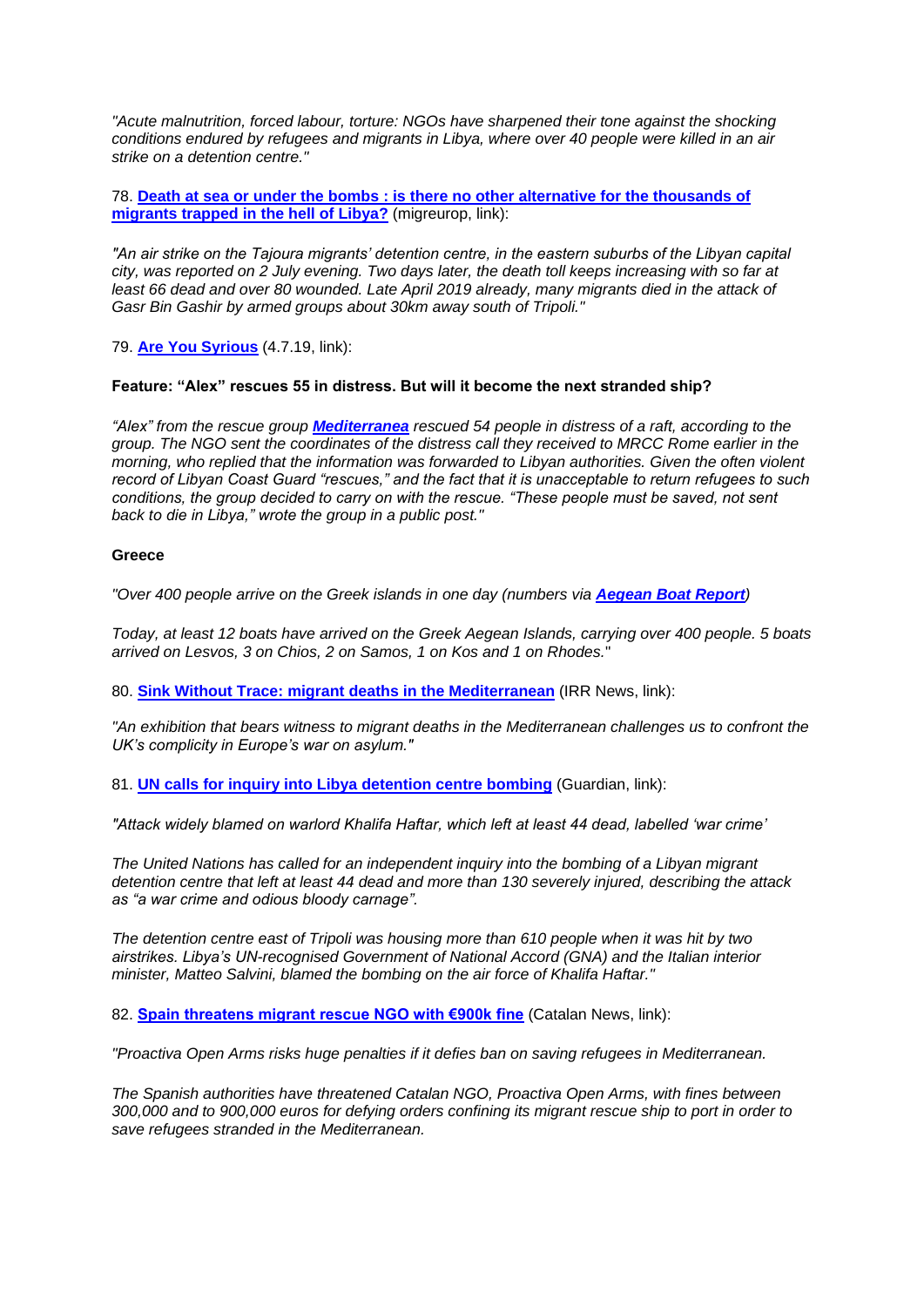*In a [letter](https://www.eldiario.es/desalambre/DOCUMENTO-Gobierno-Open-Arms-Mediterraneo_0_916209114.html) published by the eldiario.es, the head of Spain's Merhcant Marine, Benito Núñez Quintanilla, warns the NGO that it "must not carry out search and rescue operations" without permission from the authorities."*

83. **European activists [fight back against 'criminalisation' of aid for migrants and refugees](http://www.thenewhumanitarian.org/news-feature/2019/06/20/european-activists-fight-criminalisation-aid-migrants-refugees)** (The New Humanitarian, link):

"*More and more people are being arrested across Europe for helping migrants and refugees. Now, civil society groups are fighting back against the 17-year-old EU policy they say lies at the root of what activists and NGOs have dubbed the "criminalisation of solidarity".*

*The 2002 policy directive and framework, known as the the "Facilitators' Package", establishes the parameters of European policy when it comes to tackling illegal immigration.*

*The package leaves it up to individual member states to decide whether people providing humanitarian assistance should be exempt from prosecution for helping undocumented migrants enter or cross through EU states. It does not include a requirement that profit be a motive for a charge of human smuggling, nor is there an automatic exemption for humanitarians.*"

84. UK: **[Jury finds restraint by Warwickshire police contributed to death of Darren](https://www.inquest.org.uk/darren-cumberbatch)  [Cumberbatch](https://www.inquest.org.uk/darren-cumberbatch)** (INQUEST, link):

"*Today a jury has returned a narrative conclusion at the inquest into the death of Darren Cumberbatch, finding that the police's restraint of Darren contributed to his death. They also found that ineffective communication and the lack of a meaningful plan in responding to Darren was a serious failure. The medical cause of death was multiple organ failure as a result of cocaine use in association with restraint and related physical exertion.*

*Darren Cumberbatch was 32 years old when he died in hospital in Warwickshire on 19 July 2017, nine days after use of force by police officers whilst he was experiencing a mental health crisis. He was one of five black men to die following use of force by police in 2017.*"

85. EU-Morocco Association Council prioritses cooperation on migration: **[Joint declaration by the](http://www.statewatch.org/news/2019/jul/eu-morocco-association-council-joint-declaration-6-19.pdf)  [European Union and Morocco for the fourteenth meeting of the Association Council](http://www.statewatch.org/news/2019/jul/eu-morocco-association-council-joint-declaration-6-19.pdf)** (pdf)

*"The two key fields in which specific operational measures will also be carried out are:*

*• Cooperation on protection of the environment and the fight against climate change...*

*• Enhanced consultation and balanced cooperation on mobility and migration. This consultation will be based on the 2013 Mobility Partnership, in compliance with national powers and the full implementation of Morocco's national strategy on migration and asylum. The management of migration requires joint and sustained efforts by Morocco, the European Union and its Member States in the framework of an approach that is comprehensive, humane and respectful of human rights, and envisages concerted action to deal with the root causes of irregular migration. The prevention of and fight against irregular migration, against trafficking in human beings and in migrants, and their protection, including through communication and by raising awareness of the risks tied to irregular migration, stepping up the management of the sea and land borders, mobility, in particular improving the mobility of professionals, legal migration, return, readmission and reintegration, visa facilitation and the development of mutually beneficial human exchanges, in particular for students, young workers and young volunteers, will form part of the objectives pursued."* (emphasis added)

86. **Italian judge [says German migrant rescue captain free to go](https://www.euractiv.com/section/justice-home-affairs/news/italian-judge-says-german-migrant-rescue-captain-free-to-go/)** (EurActiv, link):

"*An Italian judge said Tuesday (2 July) that Sea-Watch 3 captain Carola Rackete was free to go, three days after her arrest for docking with 40 migrants aboard her rescue ship in defiance of an Italian ban.*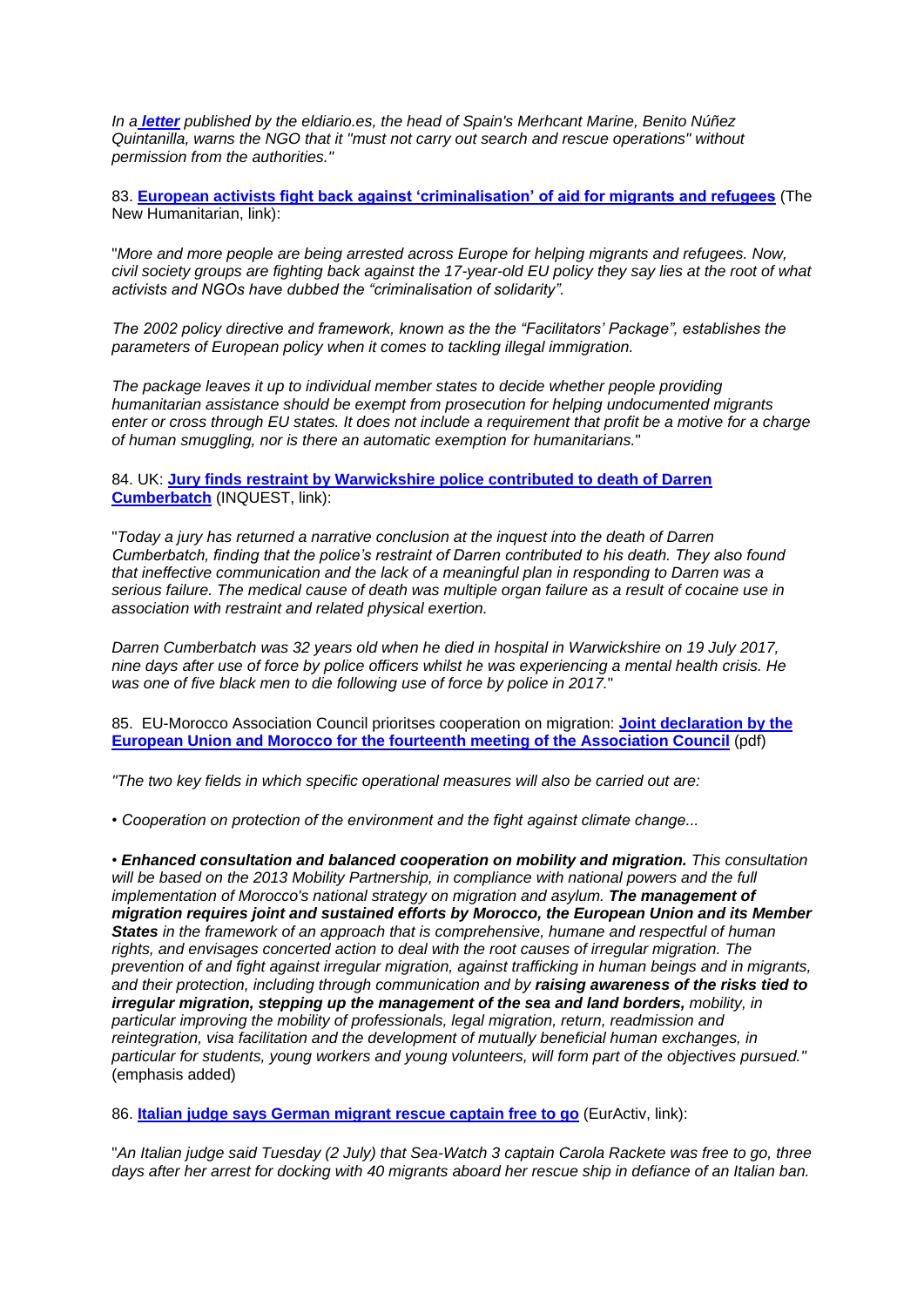*Rackete was arrested after hitting a police speedboat while entering the port of the southern island of Lampedusa on Saturday in her vessel, which had been banned from docking by Italian authorities.*

*The move ended a two-week stand-off at sea.*

*The judge said an Italian security decree was "not applicable in the case of rescues" in the ruling.*"

On the decree, see: Statewatch Analysis: **[Italy's redefinition of sea rescue as a crime draws on](http://www.statewatch.org/analyses/no-341-italy-salvini-boats-directive.pdf)  [EU policy for inspiration](http://www.statewatch.org/analyses/no-341-italy-salvini-boats-directive.pdf)** (pdf)

87. **[Spain threatens migrant rescue NGO with €900k fine](http://www.catalannews.com/society-science/item/spain-threatens-migrant-rescue-ngo-with-900k-fine)** (Catalan News, link):

"*The Spanish authorities have threatened Catalan NGO, Proactiva Open Arms, with fines amounting to 901,000 euros for defying orders confining its migrant rescue ship to port in order to save refugees stranded in the Mediterranean.*

*In a letter published by the eldiario.es, the head of Spain's Merhcant Marine, Benito Núñez Quintanilla, warns the NGO that it "must not carry out search and rescue operations" without permission from the authorities.*"

See: **[El Gobierno amenaza al Open Arms con multas de hasta 901.000 euros si rescata en el](https://www.eldiario.es/desalambre/DOCUMENTO-Gobierno-Open-Arms-Mediterraneo_0_916209114.html)  [Mediterráneo](https://www.eldiario.es/desalambre/DOCUMENTO-Gobierno-Open-Arms-Mediterraneo_0_916209114.html)** (eldiario.es, link) and background: **[Spain blocks migrant rescue boat from setting](https://www.infomigrants.net/en/post/14513/spain-blocks-migrant-rescue-boat-from-setting-sail)  [sail](https://www.infomigrants.net/en/post/14513/spain-blocks-migrant-rescue-boat-from-setting-sail)** (InfoMigrants, link)

88. UK: **"Socialist and anti-fascist" 14-year-old harassed by police after school referred him to Prevent programme: [Jack's story](https://netpol.org/domestic-extremism/key-cases/jacks-story/)** (Netpol, link):

"*Jack (not his real name), a 14 year old from Derbyshire, had described himself as a socialist and an anti-fascist during a school lesson on the black civil rights movement in America,*

*...That evening, the school called Jack's parents to say it had decided the risk of "radicalisation towards terrorism" their son faced was so significant that a referral had been made to Derbyshire's Safeguarding Children Board, under the auspices of Prevent. The school refused to discuss the matter any further, or provide any documents for "safeguarding reasons".*

*...West Midlands Counter Terrorism Unit then started to text the child's mother and continued to send emails and make telephone calls. This persisted even after police had been told that the school had provided incorrect information and even after they were asked to stop. Jack's mother said she felt "harassed and as if the police were trying to divide our family."*"

89. **[German neo-Nazi doomsday prepper network 'ordered body bags, made kill lists'](https://www.dw.com/en/german-neo-nazi-doomsday-prepper-network-ordered-body-bags-made-kill-lists/a-49410494)** (DW, link)

"*Germany's domestic intelligence agency says a group of neo-Nazis compiled a list of political opponents and ordered 200 body bags and quicklime in preparation for a potential collapse of state order, named "Day X."*

*Most of the more than 30 preppers, who called themselves Nordkreuz (Northern Cross), were associated with Germany's police and military, including several former and one active member of the elite forces unit of the state police of Mecklenburg-Western Pomerania.*

...*The BfV also believes that the group, which communicated via the messenger app Telegram, was preparing for Day X with "enormous intensity," and had used data from police computers to compile a list of 25,000 names and addresses.*"

And: **[German far-right group 'used police data to compile death list'](https://www.theguardian.com/world/2019/jun/28/german-far-right-group-used-police-data-to-compile-death-list)** (The Guardian, link): "*A group of German rightwing extremists compiled a "death list" of leftwing and pro-refugee targets by*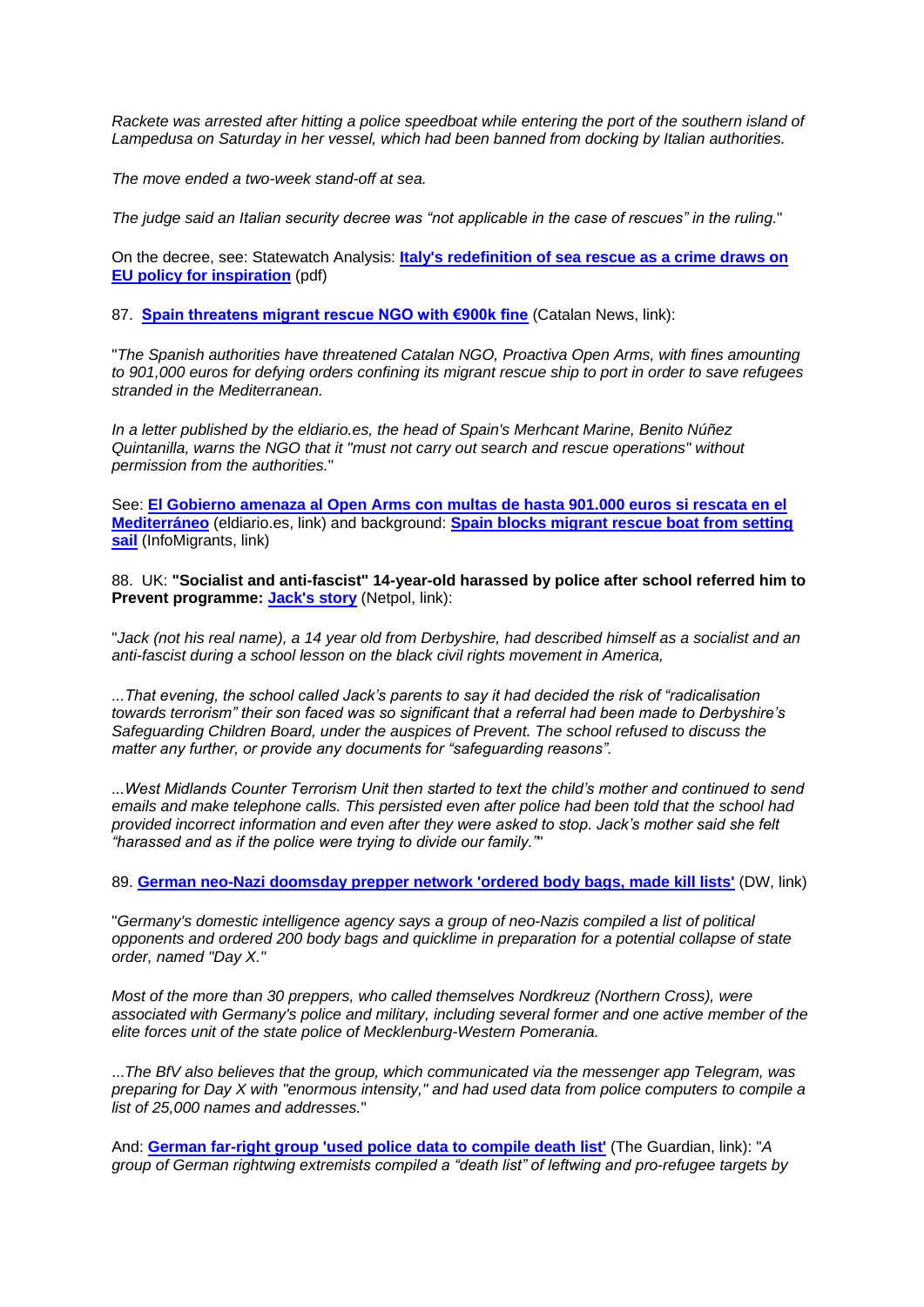*accessing police records, then stockpiled weapons and ordered body bags and quicklime to kill and dispose of their victims, German media have reported, citing intelligence sources.*"

#### **DOCUMENTATION**

1. European Commission: **[Commission takes Hungary to Court for criminalising activities in](http://www.statewatch.org/news/2019/jul/eu-com-hungary-court-crimianalissing-prel.pdf)  [support of asylum seekers and opens new infringement for non-provision of food in transit](http://www.statewatch.org/news/2019/jul/eu-com-hungary-court-crimianalissing-prel.pdf)  [zones](http://www.statewatch.org/news/2019/jul/eu-com-hungary-court-crimianalissing-prel.pdf)** (Press release, pdf):

*"Today, the European Commission decided to refer Hungary to the Court of Justice of the EU concerning legislation that criminalises activities in support of asylum applications and further restricts the right to request asylum. The Commission has also decided tosend a letter of formal notice to Hungary concerning the non-provision of food to persons awaiting return who are detained in the Hungarian transit zones at the border with Serbia."*

2. Council of the European Union: **[Moving forward the automation of information exchange](http://www.statewatch.org/news/2019/jul/eu-council-automation-Information-Exchange-8526-19.pdf)** (LIMITE doc no: 8526-19, pdf):

*"The intention is to put the topic into perspective in relation to an ever-growing and complex information exchange landscape, which has seen a political shift towards increased automation, as manifested in recent legislation. (...)*

*Member States furthermore recommended that any discussion of automation should take into account not only the ongoing feasibility study on improving Prüm data exchange, possibly leading to rearranging the Prüm architecture, but also the solutions to be developed for the implementation of the interoperability package."*

3, **[EU coalition of the willing agrees new migrant 'solidarity mechanism'](https://www.euractiv.com/section/justice-home-affairs/news/eu-coalition-of-the-willing-agrees-new-migrant-solidarity-mechanism/)** (euractiv, link):

*"Fourteen member countries of the European Union have agreed to a new "solidarity mechanism" proposed by Germany and France to allocate migrants across the bloc, French President Emmanuel Macron said on Monday (22 July).*

*in addition to France and Germany, Finland, Luxembourg, Portugal, Lithuania, Croatia and Ireland had also signalled a clear intention to move forward with a new system. (...)*

*Italy's Interior minister Matteo Salvini, whose country is at the forefront of the migrant influx in Europe, did not take part in the meeting."*

See: **[Full-text: Réunion informelle sur les migrations en Méditerranée \(Paris, 22 juillet 2019\)](http://www.statewatch.org/news/2019/jul/eu-paris%20-22-07-19-asylum-Informal-Meeting.pdf)  [Chair's summary](http://www.statewatch.org/news/2019/jul/eu-paris%20-22-07-19-asylum-Informal-Meeting.pdf)** (pdf)

4. **[European Commission: Nineteenth Progress Report towards an effective and genuine](http://www.statewatch.org/news/2019/jul/eu-com-353-19th-security-report.pdf)  [Security Union](http://www.statewatch.org/news/2019/jul/eu-com-353-19th-security-report.pdf)** (pdf);

*"Close cooperation between EU Agencies, all Member States and Schengen associated countries will be paramount in order to achieve the ambitious objective of achieving full interoperability of EU information systems for security, border and migration management by 2020.(...)*

*The Commission calls on the European Parliament and the Council to take the necessary steps to reach swift agreement on the legislative proposals to counter terrorist propaganda and radicalisation online, to enhance cybersecurity, to facilitate the access to electronic evidence and to complete the work on stronger and smarter information systems for security, border and migration management."*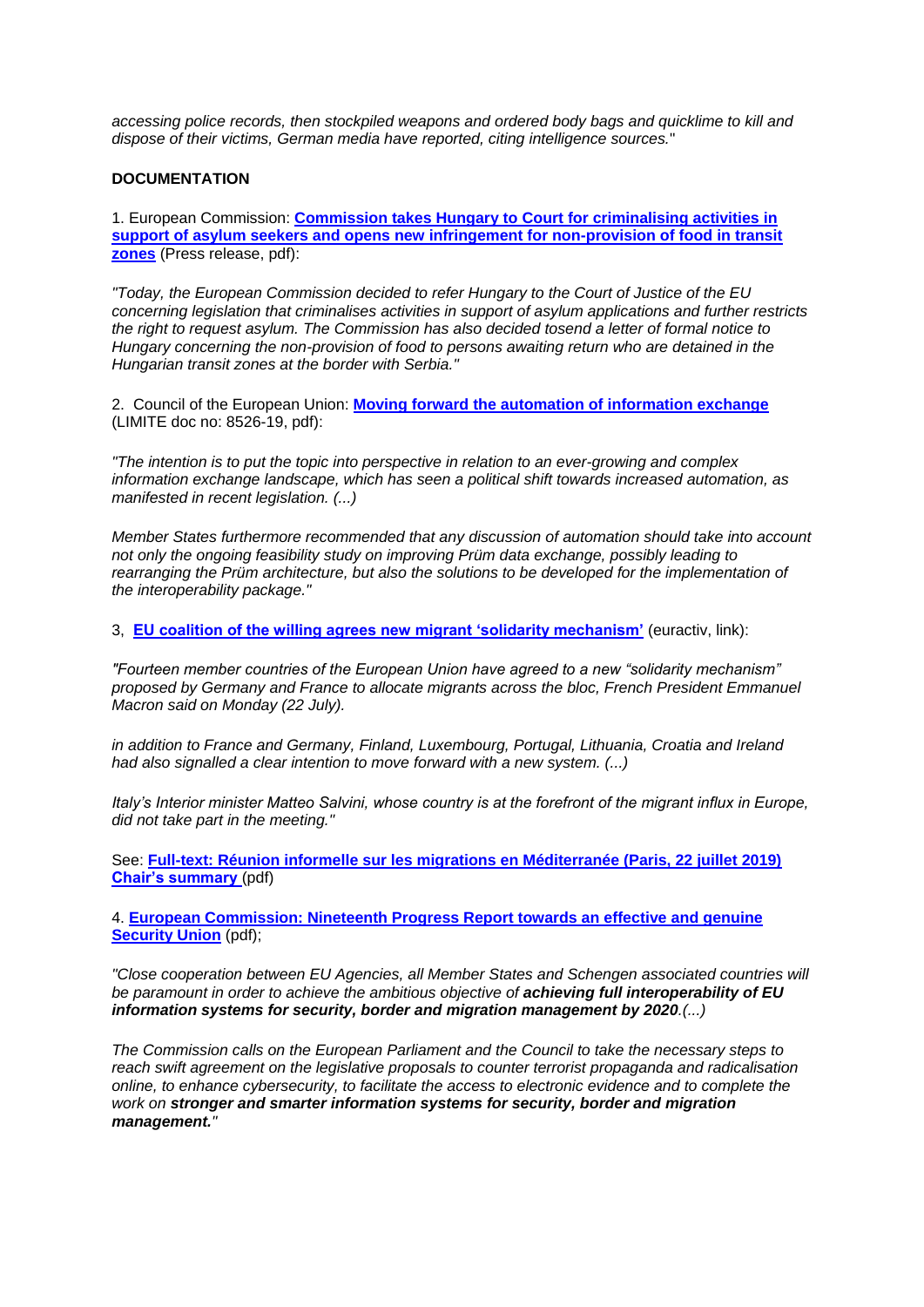5. European Commission: **[General Data Protection Regulation shows results, but work needs to](http://www.statewatch.org/news/2019/jul/eu-com-gdpr-report-prel.pdf)  [continue](http://www.statewatch.org/news/2019/jul/eu-com-gdpr-report-prel.pdf)** (Press release, pdf) and **[Data protection rules as a trust-enabler in the EU and beyond](http://www.statewatch.org/news/2019/jul/eu-com-374-report-gdpr.pdf)  – [taking stock](http://www.statewatch.org/news/2019/jul/eu-com-374-report-gdpr.pdf)** (COM 374-19, pdf).

6. EU: **[Court of Auditors: The ethical frameworks of the audited EU institutions: scope for](https://www.eca.europa.eu/en/Pages/DocItem.aspx?did=50742)  [improvement](https://www.eca.europa.eu/en/Pages/DocItem.aspx?did=50742)** (link):

*"In this special report, we assessed whether the ethical frameworks of the European Parliament, the Council of the European Union and the European Council, and the European Commission were well established. We examined all the levels of staff and Members, and analysed the awareness of the ethical framework of the staff of institutions by means of a survey. The implementation of the ethical frameworks in the audited institutions did not form part of the audit."*

See **[Report](https://www.eca.europa.eu/Lists/ECADocuments/SR19_13/SR_ethical_frameworks_EN.pdf)** (link)

7. EU: GDPR Review: Council of the European Union: Finnish Council Presidency: **[Preparation of](http://www.statewatch.org/news/2019/jul/eu-council-gdpr-review-11292-19.pdf)  [the Council position on the evaluation and review of the General Data Protection Regulation](http://www.statewatch.org/news/2019/jul/eu-council-gdpr-review-11292-19.pdf)  [\(GDPR\)](http://www.statewatch.org/news/2019/jul/eu-council-gdpr-review-11292-19.pdf)** (Doc no: 12292-19, pdf):

*"In the context of this evaluation and review, the Commission shall examine, in particular, the application and functioning of:*

*Chapter V on the transfer of personal data to third countries or international organisations with particular regard to decisions adopted pursuant to Article 45(3) of this Regulation and decisions adopted on the basis of Article 25(6) of Directive 95/46/EC."* [emphasis added]

8. **[Lessons from history: LIBE Series 14 and 15: Conclusions of the European Parliament on](https://www.accessnow.org/libe-series-14-and-15-conclusions-of-the-european-parliament-on-mass-survei/)  [mass-surveillance programs –](https://www.accessnow.org/libe-series-14-and-15-conclusions-of-the-european-parliament-on-mass-survei/) Part 2** (Access Now, link) and **[Part 1](https://www.accessnow.org/libe-series-12-and-13-conclusions-of-the-european-parliament-on-mass-survei/)** (link)

9. **[EDPB-EDPS joint reply to the LIBE Committee on the implications of the US CLOUD Act](http://www.statewatch.org/news/2019/jul/edps-us-cloud.htm)**

See: **[ANNEX. Initial legal assessment of the impact of the US CLOUD Act on the EU legal](http://www.statewatch.org/news/2019/jul/eu-edpb-edps-joint-response-us-cloud-act-annex.pdf)  [framework for the protection of personal data and the negotiations of](http://www.statewatch.org/news/2019/jul/eu-edpb-edps-joint-response-us-cloud-act-annex.pdf) an EU-US Agreement on [cross-border access to electronic evidence](http://www.statewatch.org/news/2019/jul/eu-edpb-edps-joint-response-us-cloud-act-annex.pdf)** (10 pages, pdf)

10. EUROMED RIGHTS: **[Executive summary](http://www.statewatch.org/news/2019/jul/Executive-Summary-AR-report-on-EU-Egypt-cooperation-on-migration.pdf)** (pdf) and **[EU-Egypt migration cooperation: At the](http://www.statewatch.org/news/2019/jul/Report-on-EU-Egypt-cooperation-on-migration%20.pdf)  [expense of human rights](http://www.statewatch.org/news/2019/jul/Report-on-EU-Egypt-cooperation-on-migration%20.pdf)** (pdf):

*"This study aims to provide a mapping of the cooperation between Egypt and the EU/Member States*  in migration and border management and its impact on the rights of migrants and refugees in Egypt in *order to provide concrete recommendations for action to the EU and its Member States."*

11. ECHR: **[The Court decides not to indicate an interim measure requiring that the applicants](http://www.statewatch.org/news/2019/jul/echr-Italy-interim-measure-refused-case-of-Sea-Watch.pdf)  [be authorised to disembark in Italy from the ship Sea-Watch 3](http://www.statewatch.org/news/2019/jul/echr-Italy-interim-measure-refused-case-of-Sea-Watch.pdf)** (pdf):

*"The European Court of Human Rights has today decided not to indicate to the Italian Government the interim measure requested by the applicants in the case of Rackete and Others v. Italy (application no. 32969/19), which would have required that they be allowed to disembark in Italy from the ship Sea-Watch 3.*

*The Court also indicated to the Italian Government that it is relying on the Italian authorities to continue to provide all necessary assistance to those persons on board Sea-Watch 3 who are in a vulnerable situation on account of their age or state of health."*

12. CoE: Invitation to comment by 19 August 2019: **[The draft recommendation of the Committee of](https://www.coe.int/en/web/freedom-expression/-/invitation-to-comment-by-19-august-2019)  [Ministers to member states on the human rights impacts of algorithmic systems](https://www.coe.int/en/web/freedom-expression/-/invitation-to-comment-by-19-august-2019)** (link)